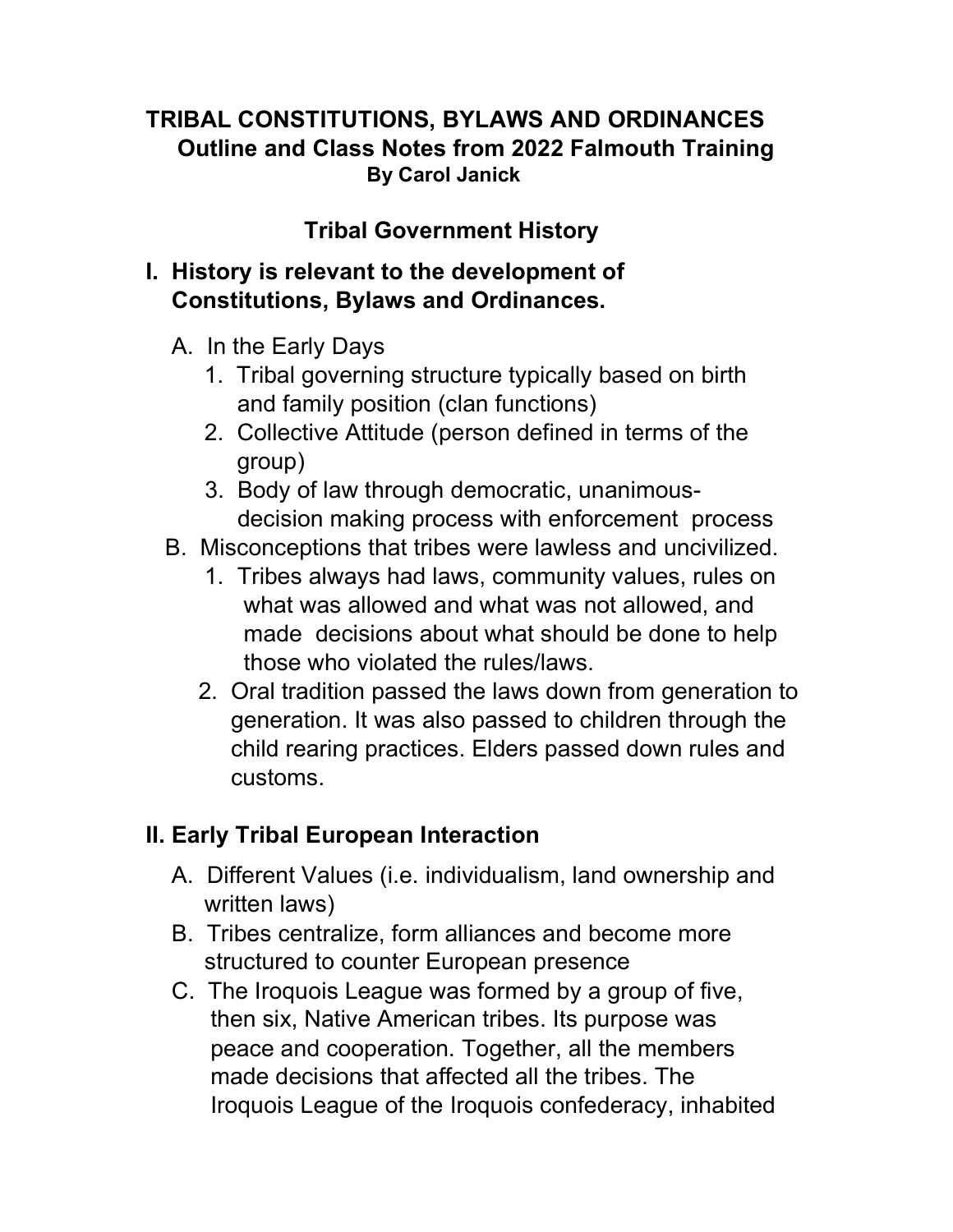New York State and originally composed of the Mohawk, Oneida, Onondaga, Cayuga, and the Seneca Peoples known as the Five Nations.

## III. Federal-Tribal Relationship

- A. Delaware Treaty (1st treaty between US and tribe- Delaware tribe (1778)
- B. Extensive treaty-making with new nation 1830-1870: Removal (land West of Mississippi in exchange for their territory in the East)
- C. 1871-1925: Assimilation absorb tribes into the larger **Culture**

# IV. Historical Development

- A. Tribes have inherent sovereignty from their people before the United States even existed. Inherent sovereignty is the most basic principle of all Indian law and means that the powers lawfully vested in an Indian tribe are those powers that predate New World discovery and have never been extinguished.
- B. These powers of inherent sovereignty have been recognized by the courts. Even though no specific federal statute, constitutional provision, or executive order establishes or reiterates the concept of inherent Indian sovereignty, it has been plainly stated by the Supreme Court to exist.
- C. Tribal sovereignty is the inherent authority of tribes to govern themselves and to honor and preserve cultures and traditional ways of life.
- D. Tribes, as sovereign nations had treaties with other Sovereign nations before the United States Constitution.
	- 1. Pre-Constitution: Britain and Spain had Treaties with Tribes / Treated as Sovereign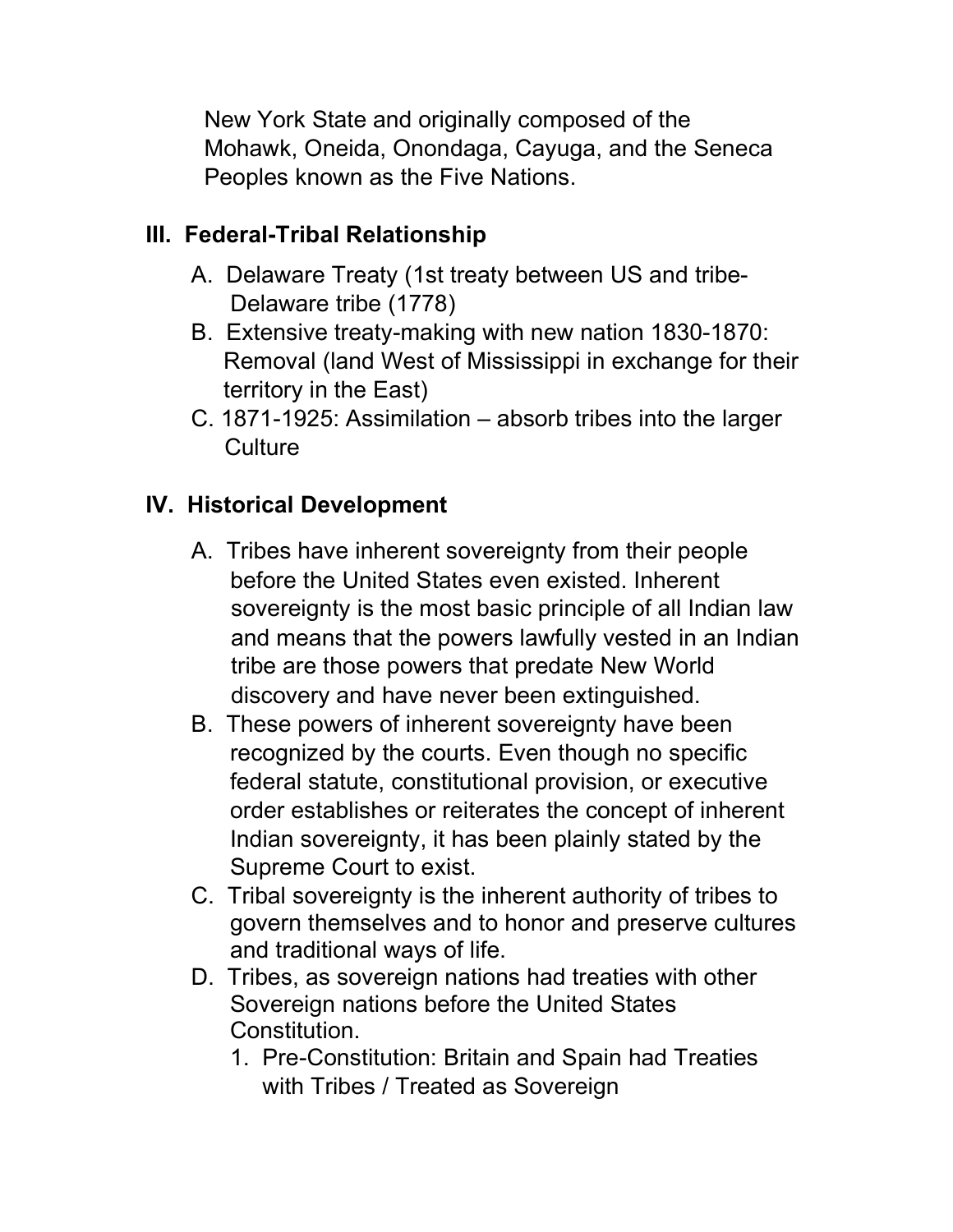- 2. Constitution: Sovereign Status of Tribes in Commerce Clause of the U.S. Constitution
	- a. The sovereign status of tribes is stipulated in the Commerce Clause, which empowers Congress "to regulate Commerce with foreign Nations, and among the several States, and with the Indian Tribes."
	- b. The reference to Indian, by contrast, in the Commerce Clause has real force. Since the end of the federal treaty-making with the tribes in 1871, it has been the primary constitutional provision supporting exercise of federal power over Indians.
- E. Supreme Court Cases:
	- a. 1823 1832 Cherokee Trilogy Cases
		- 1. Created a trust relationship between the tribes (Dependent / Ward) and United States (Guardian)
		- 2. Found that state law does not apply within reservation boundaries
		- 3. Established Tribes as "Domestic Dependent Nations"
		- 4.. Rights of self-government not granted by U.S. but exist under doctrine of "Reserved Rghts"

### V. Tribal Government History

- A. The period between 1871 and 1925- Era of Assimilation. The time the government thought it was the best interest of Indians to not have their tradition. The Boarding schools off reservation were forced on the native children to "Kill the Indian and save the Man."
- B. This had devastating effect on the tribes. With the trauma came unhealthy coping mechanisms; traditions and language were lost because they were not passed down orally.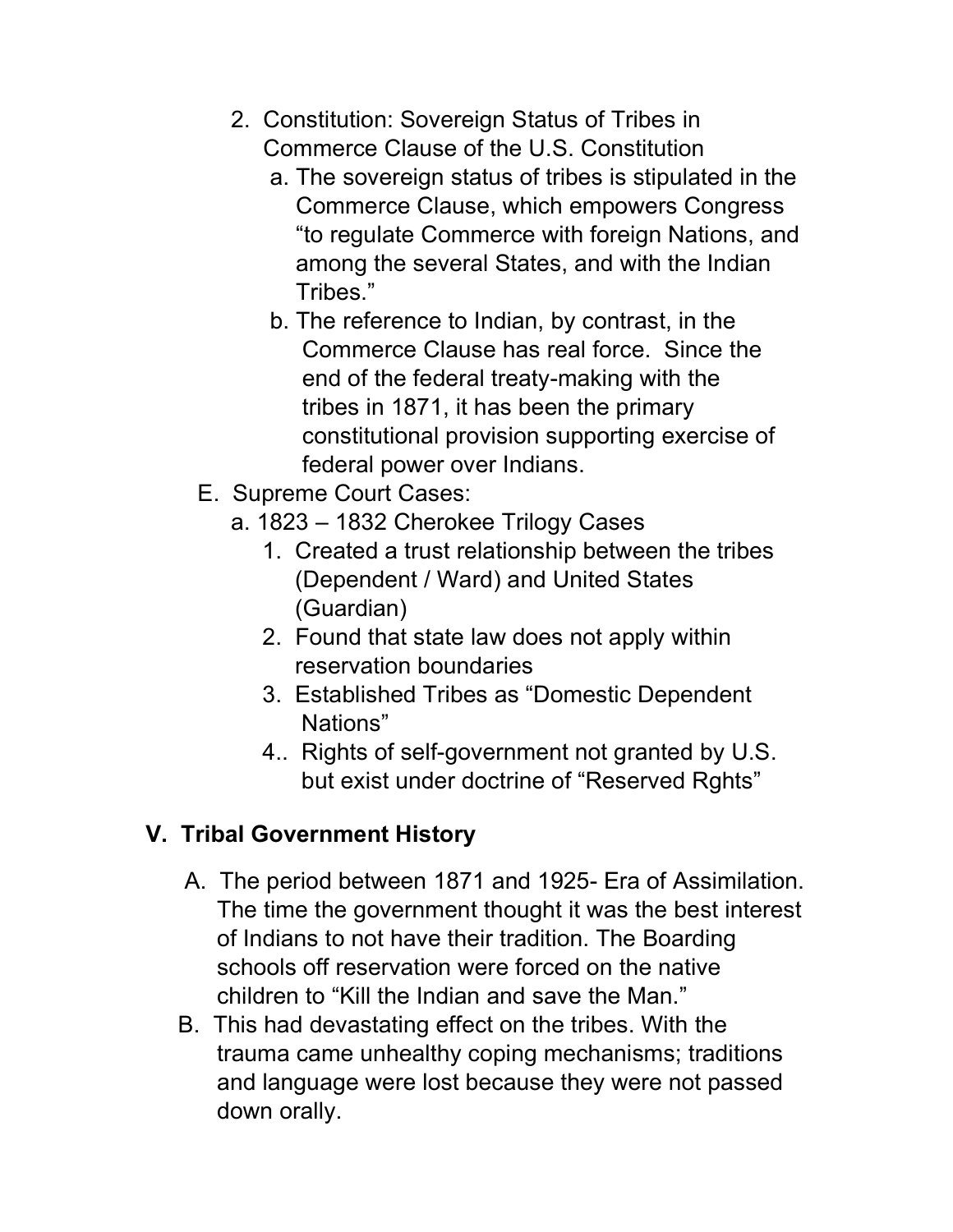- 1. 1871: End of Treaties Final agreements now formalized through acts of Congress rather than through treaties
- 2. 1887: The Allotment Act- Reservations were broken up into parcels of land and allotted or assigned to individual Indians-held in trust for 25 years by the US and then individual ownership.
- 3. Meriam Report- In 1924, Congress ordered that a Team of investigators visit Indian reservations across the United States and report back on what they found. The result was "The Problem of Indian Administration", published in 1928. It was the first government study to demonstrate with extensive data that federal Indian policy in the 19th century had resulted in a travesty of social justice to Native Americans. The report found generally, that the federal government was failing at its goals of protecting Native Americans, their land, and their resources, both personal and cultural. It was felt that the tribes could do better with their own government. The Bureau of Indian Affairs urged Congress to pass the Indian Reorganization Act (IRA) of 1934 to reverse the effects of governmental abuse and neglect and to introduce Native Americans to a new era of cooperation with the federal government.
- 4. 1934: Indian Reorganization Act produced a boilerplate **Constitution**
- 5. 1950's: Public Law 280
- 6. 1968: Indian Civil Rights Act
- 7. 1975: Indian Self-Determination and Education Assistance Act
- 8. 1978: Indian Child Welfare Act
- 9. 1988: Indian Gaming Regulatory Act

# VI. Sovereignty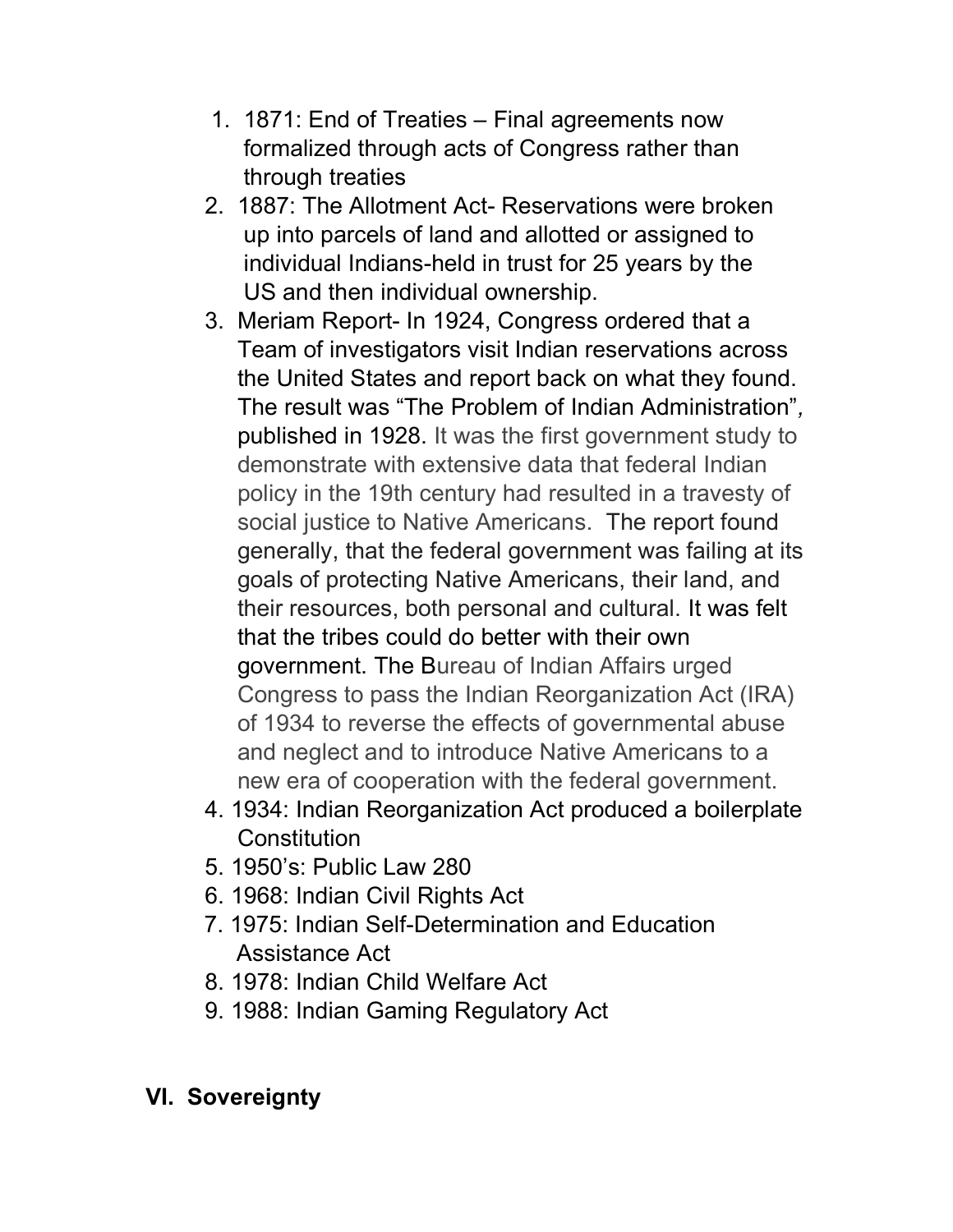- A. The key part of sovereignty is jurisdiction.
- B. Supreme Court Cases
	- 1. Cases Extending Sovereignty
		- a. Inherent authority to condition presence of Indians and non-Indians within reservation boundaries [Merrion v. Jicarilla Apache tribe (1982)
		- c. Indians have the right to make their own laws and be ruled by them [Williams v. Lee (1959)
		- d. Constitutional limitations on State and Federal governmental powers do not, per se, restrain or apply to Indian tribes [Santa Clara Pueblo v. Martinez (1978)]
	- 2. Recent Cases Restricting Sovereignty
		- a. Tribes cannot exercise criminal jurisdiction over non-Indians [Oliphant v. Suquamish Indian Tribe (1978)]
		- b. Inherent sovereign powers of a tribe do not extend to the activities of non-members of the tribe / the exercise of tribal power beyond what is necessary to protect tribal self-government or to control Internal relations is inconsistent with the dependent status of tribes [Montana V. U.S. (1981)]
		- c. (Crow Tribe Lacked Authority to Regulate Hunting and Fishing by Non-Members on fee land, owned by Non-Members within Reservation - Montana v. U.S. (1981))
		- d. Tribal court's assertion of jurisdiction over civil suit between non-Indians arising out of an accident on a state highway was rejected. (State v. A-1 Contractors (1997) (Extended Montana Rule to Tribal Adjudicatory Jurisdiction)
		- e. Tribes cannot tax non-member activity occurring on non-Indian fee land (Atkinson Trading Co. v.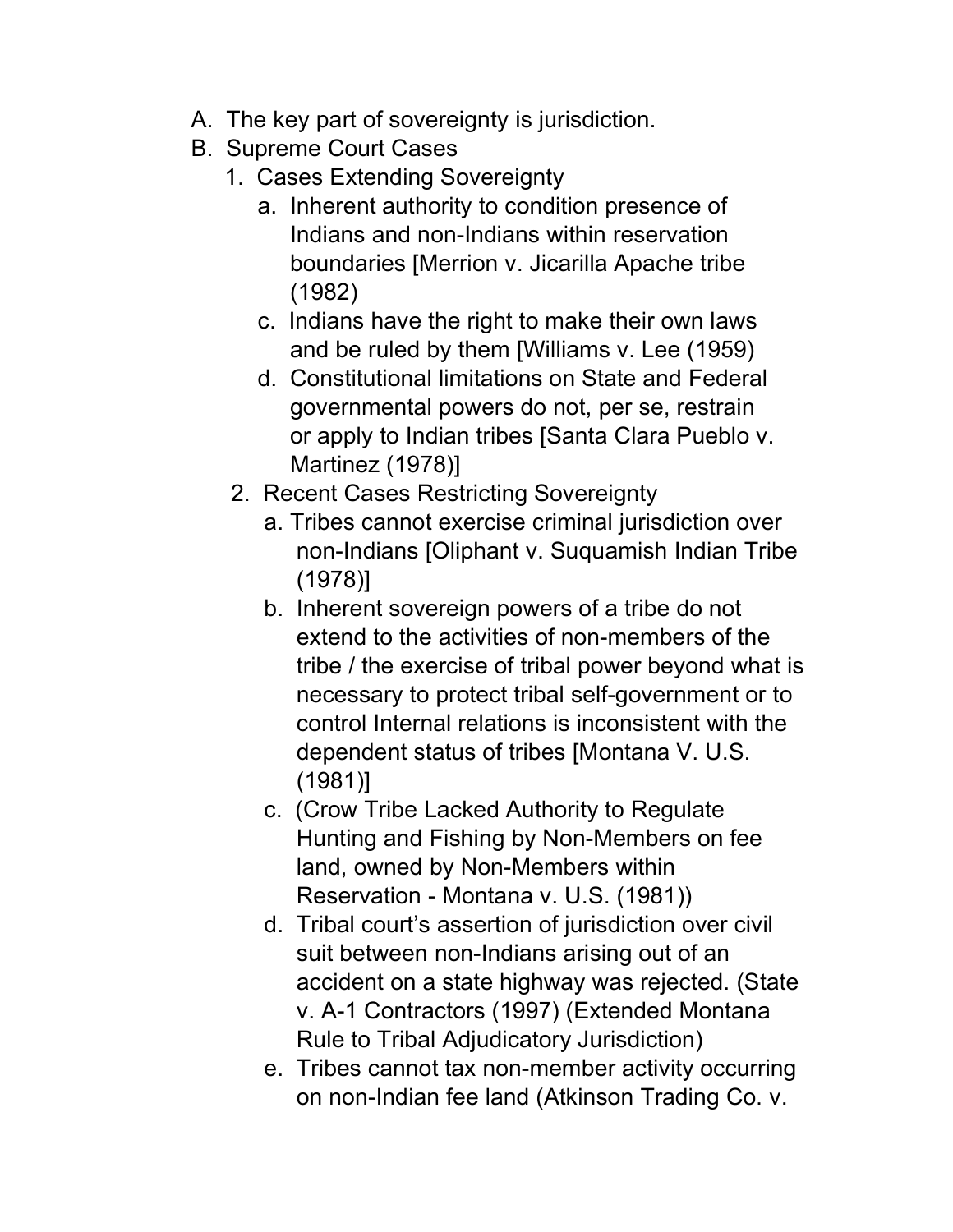Shirley (2001)

- d. Tribes are unable to tax the activities of non members unless a "Consensual Relationship" exists (i.e Sales Tax) [Atkinson Trading Co.]
- f. Test for exertion of control over non-indians: whether the regulation of activities of non members is necessary to protect tribal self government or to control internal relations. Nevada v. Hicks (2001)
- g. Ownership of land is only one factor to be considered in applying test [Hicks].
	- Held: Tribal court lacked jurisdiction over non-member defendants who had allegedly violated the tribal member plaintiff's civil rights and damaged his property while searching his home on tribally owned land [Hicks]
- h. State/ Plenary Powers
	- 1. Co-equal sovereigns with tribes
		- a. Tribes, who have Inherent Sovereignty, have more Sovereignty than States, who were just delegated sovereignty.
	- 2. Government-to-government relationship with tribes
		- a. Tribes have Sovereignty Immunity, but not against the Federal Government
	- 3. No extension of state law on Indian lands unless authorized by federal government [Williams]
		- a. i.e Public Law 280

# VII Plenary Powers

 A. Congress can dilute tribal sovereignty. Congress can make decisions about tribal sovereignty. They have the power to alter it at any time, and the tribe cannot do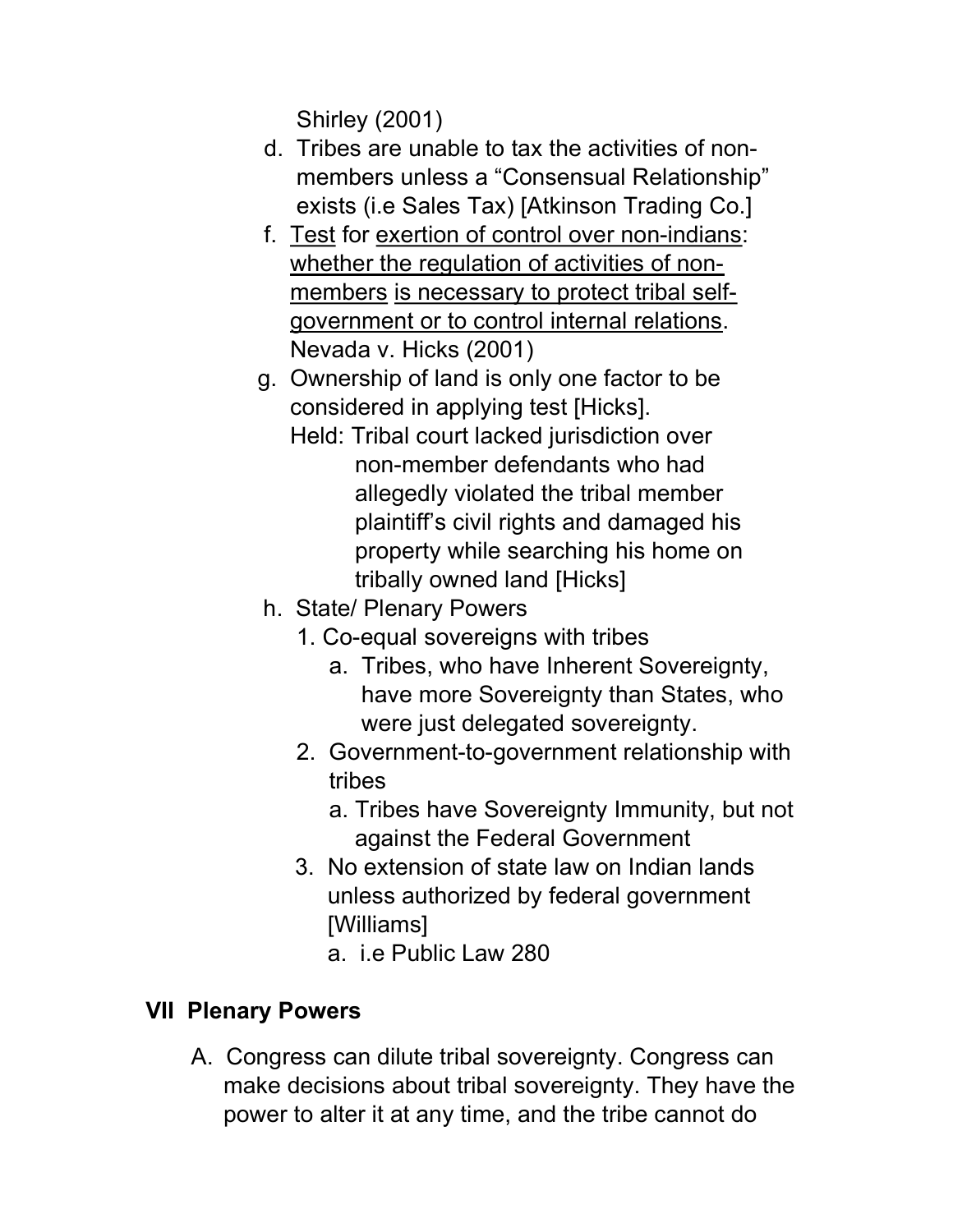anything.

- 1. i.e. Indian Civil Rights Act (ICRA)
	- a. Extends protections under Bill of Rights to tribal members (except establishment of religion / requirement of jury trial in civil cases )
	- b. Generally, tribes must afford members same protections contained in Bill of Rights
		- 1. Even though one part of the ICRA requires that tribal governments extend to their citizens the same rights enjoyed by other U.S. citizens under the U.S. Constitutional Amendment one and Amendments Four Through Eight. The citizen could file a claim, but the courts don't hear these issues unless the tribe waives it's sovereign immunity. Without that waiver, there are no remedies.
		- 2. i.e. Major Crimes Act
			- a. Makes 14 serious crimes committed in Indian country federal offenses
			- b. The 14 crimes are imposed regardless of the tribe's criminal code

### VIII. Sovereign Immunity

- A. Tribes have the common-law immunity from suit traditionally enjoyed by sovereign powers [Turner V. U.S. (1919)]
- B. Subject to plenary power of congress / without congressional authorization tribes are exempt from suit [Santa Clara Pueblo ]
- C. Tribal officials and employees acting within the scope of their authority are also immune from suit
- D. A waiver of immunity cannot be implied but must be unequivocally expressed [U.S. V. Testan (1976)]
- E. Tribe is subject to suit only where congress has authorized the suit or the tribe has waived its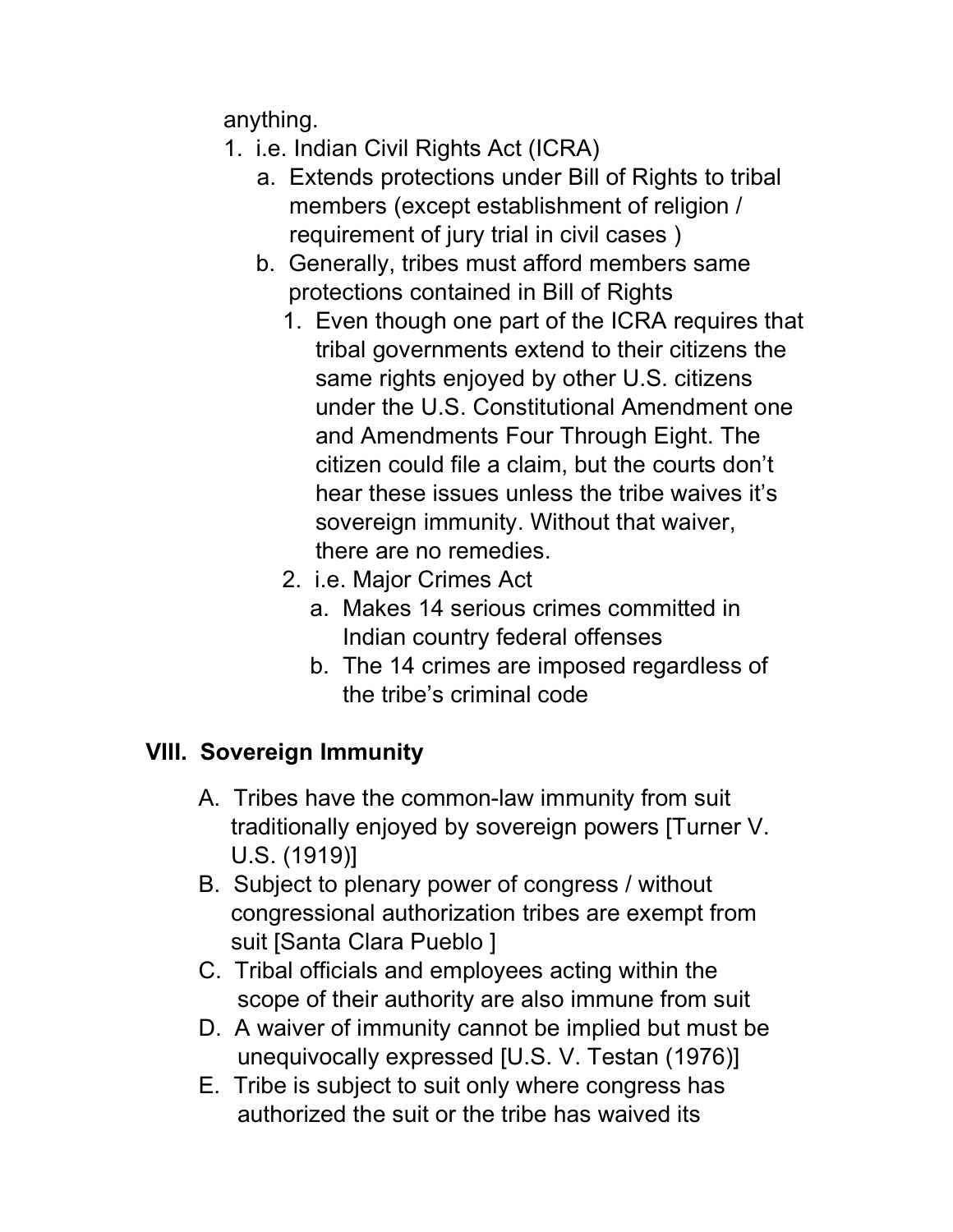immunity [Three Affiliated Tribes of Fort Berthold Reservation v. Wold Engineering P.C.]

- F. Extends to civil suits on contracts, whether those contracts involve governmental or commercial activities and whether they were made on or off the reservation [Wold]
- G. In context of construction contract, supreme court found a waiver that was not unequivocal
- H. Tribe tendered a form contract to a construction co. for a roof installation on an off-reservation business/ after dispute, court imposed the contract's arbitration clause [C&l Enterprises, Inc. v. Citizen Band Of Potawtomi Indian Tribe (2001)

# IX. Federal Trust Relationship

- A. Trust relationship with tribes derives from their status as "Domestic Dependent Nations" [Cherokee Nation v. Georgia (1831)
- B. Federal government has a fiduciary duty to safeguard tribal trust assets
- C. If U.S. fails to uphold duty, tribes may sue federal government for breaching its trust responsibilities i.e. Klamath Case (137 Billion Dollar Suit Against BIA)

# X. Jurisdiction

- A. One aspect of sovereignty (i.e. Power of government to determine cases and controversies)
- B. May lie with tribe, State or U.S.
- C. Affects both parties and sovereign
- D. Courts of general / limited jurisdiction
- E. Courts may have concurrent jurisdiction (e.g. Both tribal and state courts have jurisdiction
- F. With Hicks case, unclear whether tribal courts ever have jurisdiction over non-member defendants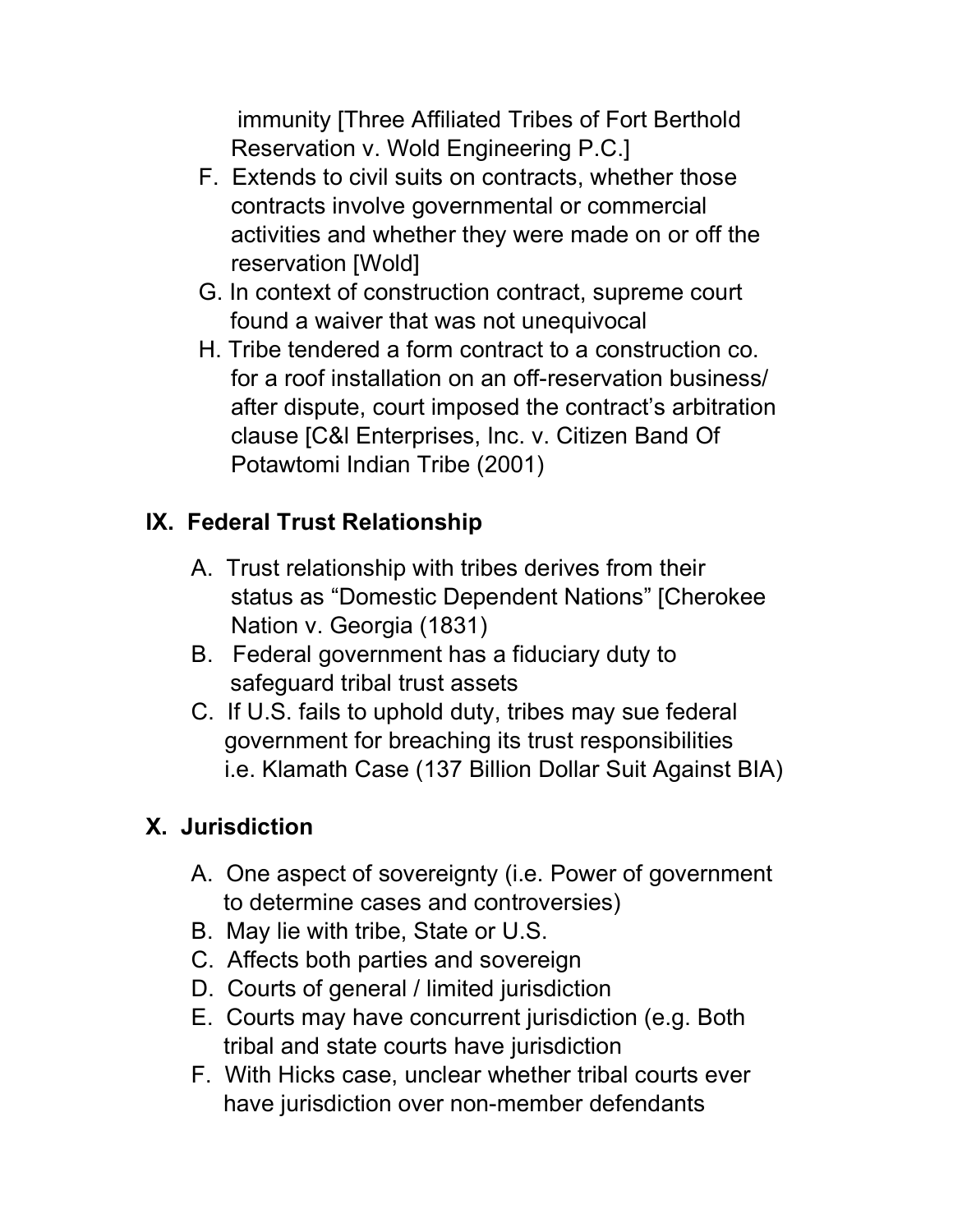- G. "As to non-members, a tribe's adjudicative jurisdiction over non-member defendants equals its legislative jurisdiction [in Hicks court held tribe did not have even legislative jurisdiction over conduct]
- H. Only a few states (includes California) have criminal jurisdiction in Indian country – Public Law 280
	- I. State efforts to extend Public Law 280 / Criminal Jurisdiction turn on whether violation is criminal prohibitory or civil regulatory [Bryon V. Itaska (1976)]
		- a. i.e. Speeding Violation held Civil Regulatory / outside State Criminal Jurisdiction

# XI. Tribal Constitutions

- A. Most Federally Recognized Tribes have Constitutions. They should reflect customs and traditions.
- B. Federal Control of Tribal Constitutions
	- 1. Background
		- a. Majority of federally recognized tribes have constitutions
		- b. Some, particularly in Alaska, have no formal federal approval of organizational structure (most have unwritten traditional governance)
		- c. Some have established their governmental structure in their treaty provisions (i.e. Creek Nation)
		- d. Congress has enacted laws regarding structure of some tribal governments (i.e. Oklahoma tribes)
- C. The Indian Reorganization Act of 1934 ("IRA")

1. Offered tribes opportunity to organize under a constitutional form of government

2. Rational: Reduce federal management of Indian affairs / strengthen tribal governments to perform functions of modern governments (i.e. Operate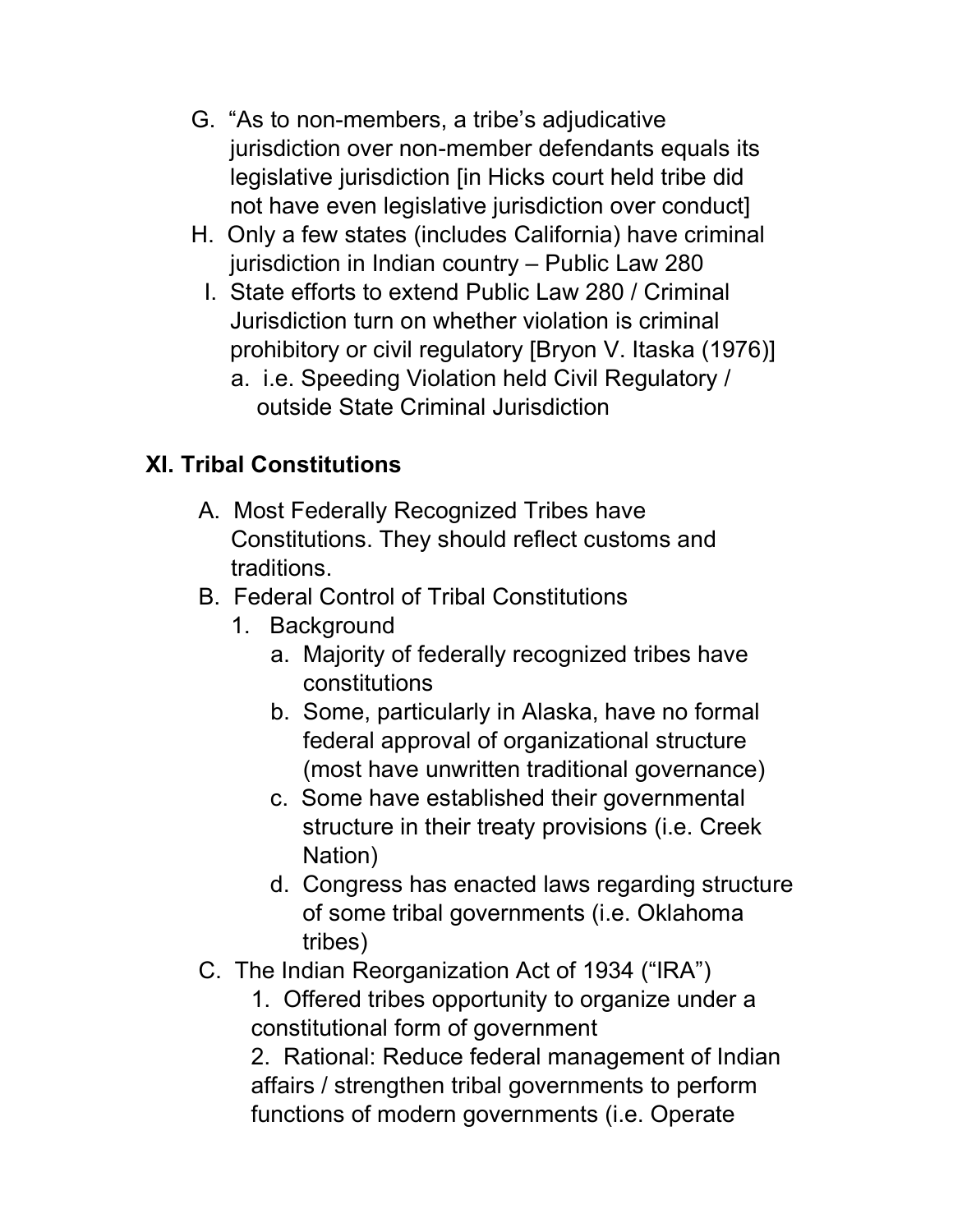federal programs, manage private property and collect taxes)

- 3. Halted further allotment of Indian lands
- 4. Previously, many tribal governments had been unofficially dismantled and federal officials were engaged in tribal decision-making
- 5. Model for tribal governments closely shaped after federal government (foreign to most tribes)
- 6. Incentive for tribes to organize under section 16 of the Act: Participation in federal loan fund
- 7. Tribes organized under the IRA, OIWA or ARA are now subject to same set of regulations on enacting and amending tribal constitutions – organized under "statutory authority".
- 8. Sections of the IRA identify specific tribal government powers for those tribes that have adopted an IRA constitution (i.e. Hire legal counsel)
- 9. Powers of the tribe explained Solicitor's opinion (Vol. 1 Opinions of Sol., Dept. of Int., pages 445- 477).
- 10. Dept. of Interior drafted model constitution, sent people around Indian Country to talk about it and many tribes adopted it as is
- 11. Model delegated decision making to elective representative body (this is different for tribes that had traditional made decisions by community consensus.)
- 12. IRA allows tribes to create two different organization structures for different purposes: Sect. 16 (Constitution.) / Sect. 17 (Corp. Charters)
- 13. Sect. 17 Corp. Charter cannot be revoked without Congress
- 14. Sect. 17 transferred tribal property retains its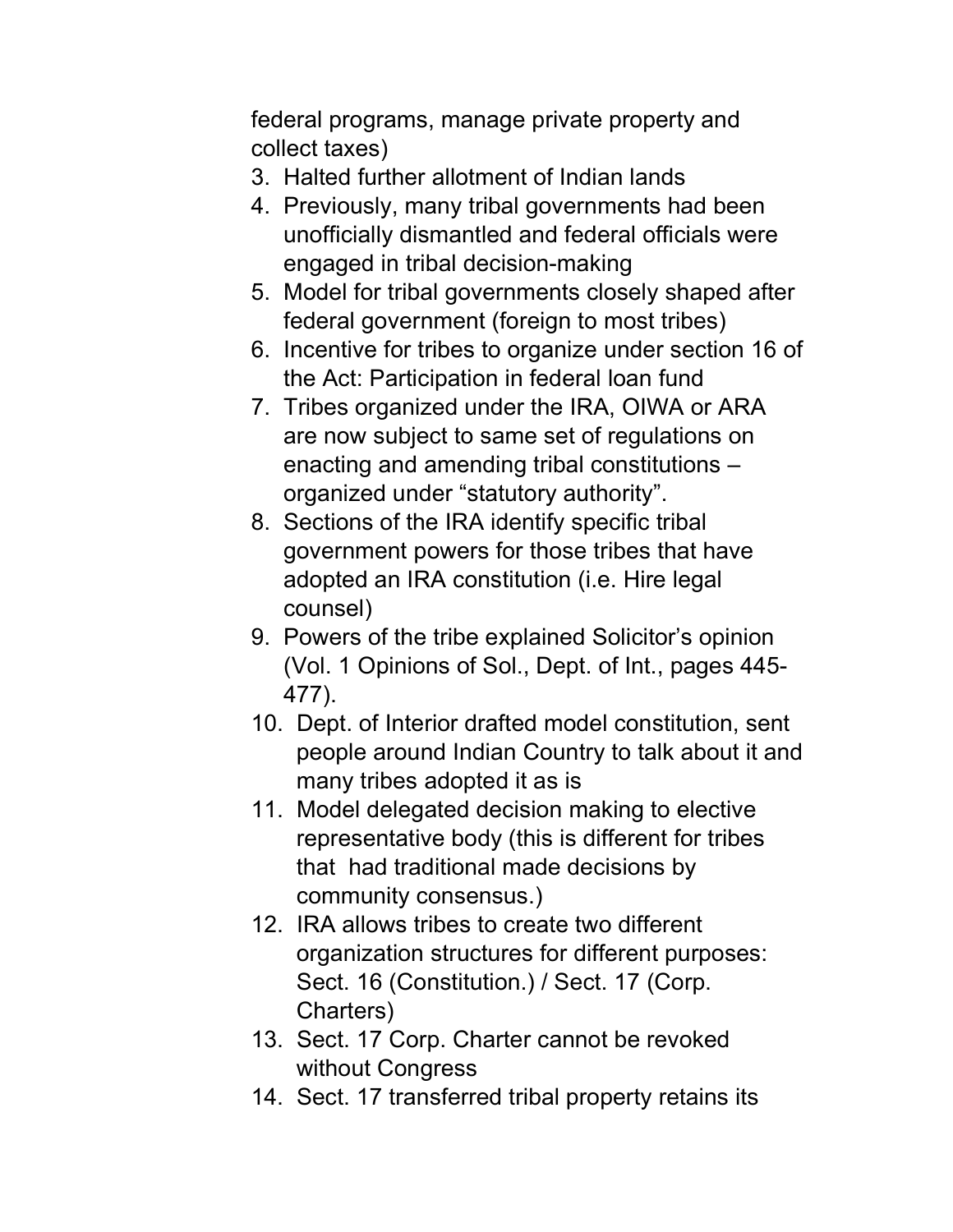status and is subject to Federal Laws and Regulations.

- 15. IRS ruled that Sect. 17 businesses not taxable, but tribal businesses incorporated under State law are taxable
- D. The Indian Civil Rights Act of 1968 ("ICRA")
	- 1. After 7 yr. Study, Congress felt necessary to extend individual freedoms, procedural safeguards and basic civil liberties onto reservations
	- 2. Applies Amendments 1 and 4-8 to Tribes
	- 3. Differences between Bill of Rights and ICRA:
		- a. Under ICRA
			- 1. Establishment of religion by tribal government is not prohibited
			- 2. Right to counsel for defendants is at their expense (interpreted as free in Bill of Rights)
			- 3. Limits criminal penalties to 1 yr. In jail and/or a \$5,000 fine for single offense (Bill of Rights doesn't address)
			- 4. No right to indictment by grand jury (only right to jury trial of 6 in cases of possible imprisonment) – if no possible jail, then tribe does not have to provide a jury trial
			- 5. Federal courts not authorized (only tribal courts) to review actions taken by tribes unless person was being temporarily held or imprisoned / Federal government could not enforce the ICRA's extension of constitutional rights to individuals under tribal governments. Santa Clara v. Martinez
	- 4. 1988 Amendments to Sect. 16 / Timelines and Procedure for a Secretarial Election
		- a. Limit the Secretary of Interior's discretion to disapprove a constitution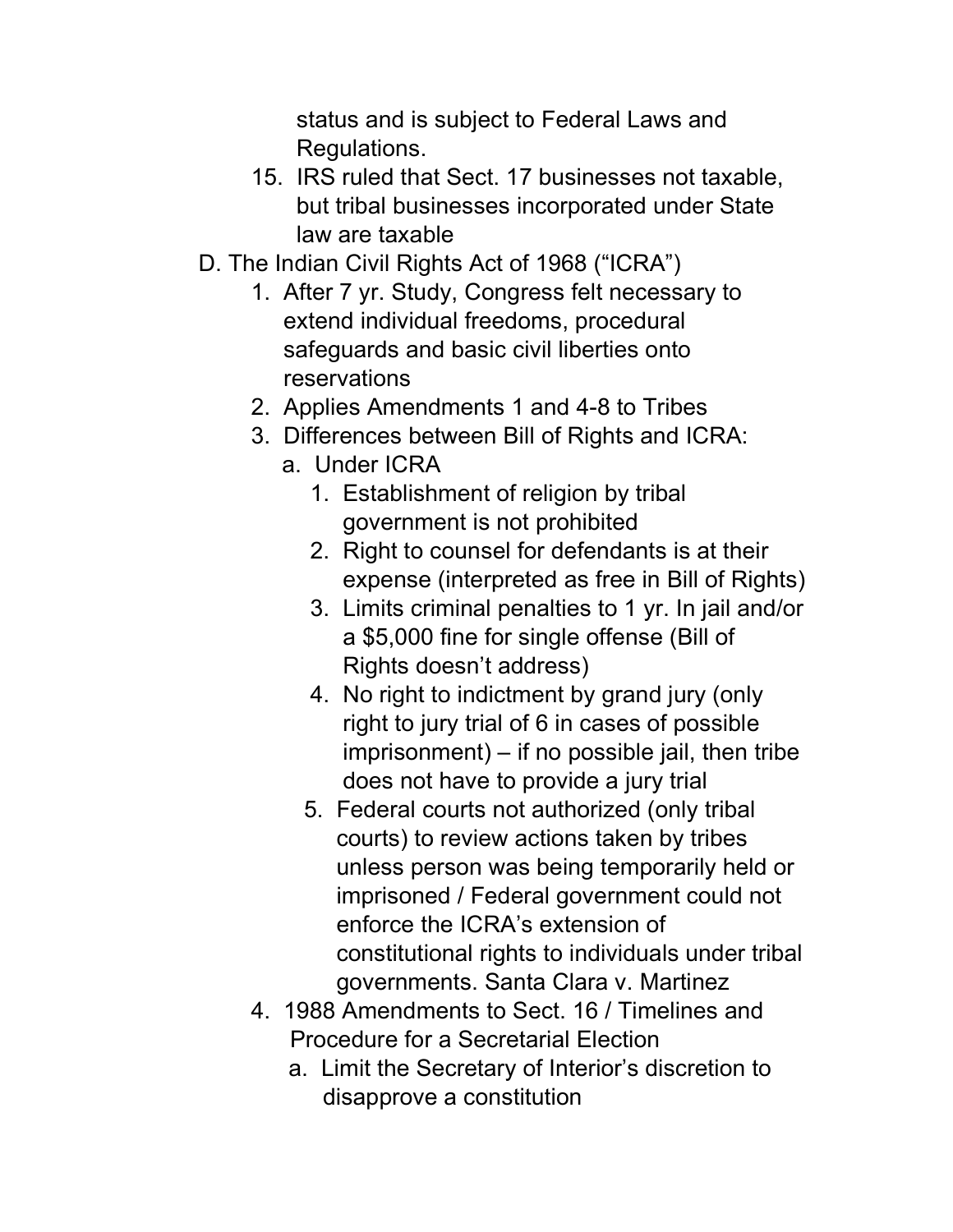- b. Secretary can disapprove only if the proposed constitution is contrary to applicable laws
- c. Secretary of Interior must provide technical assistance as needed, review the final draft and call an election and approve the document
- d. From request for election, 225 days for Sec. to approve the adopted Constitution
- e. Federal regs to conduct a secretarial election are contained in 25 CFR Part 81 (in 2015, parts 81 and 82 were merged into Part 81 and updated)
- f. If tribe is requesting a secretarial election, it should notify the area office. Within 180 days of notice, Secretary of Interior must call and hold an election to adopt or ratify a proposed constitution / amendment or revoke an existing government doc.
- g. 1994 Amendments to Sec. 16 / eliminating the distinction between historic and created tribes
- h. Per Sec. Opinion, Tribes that had consolidated for purposes of the IRA could not assert as many sovereign powers as other tribes (i.e. Three Affiliated Tribe / no power to condemn land of community powers)
- I. 1994 Amendments ended the distinction unwarranted attempt to limit the powers of the tribal governments and to control what powers tribes could enumerate in their constitutions

# XII. Application of Federal Laws to Tribes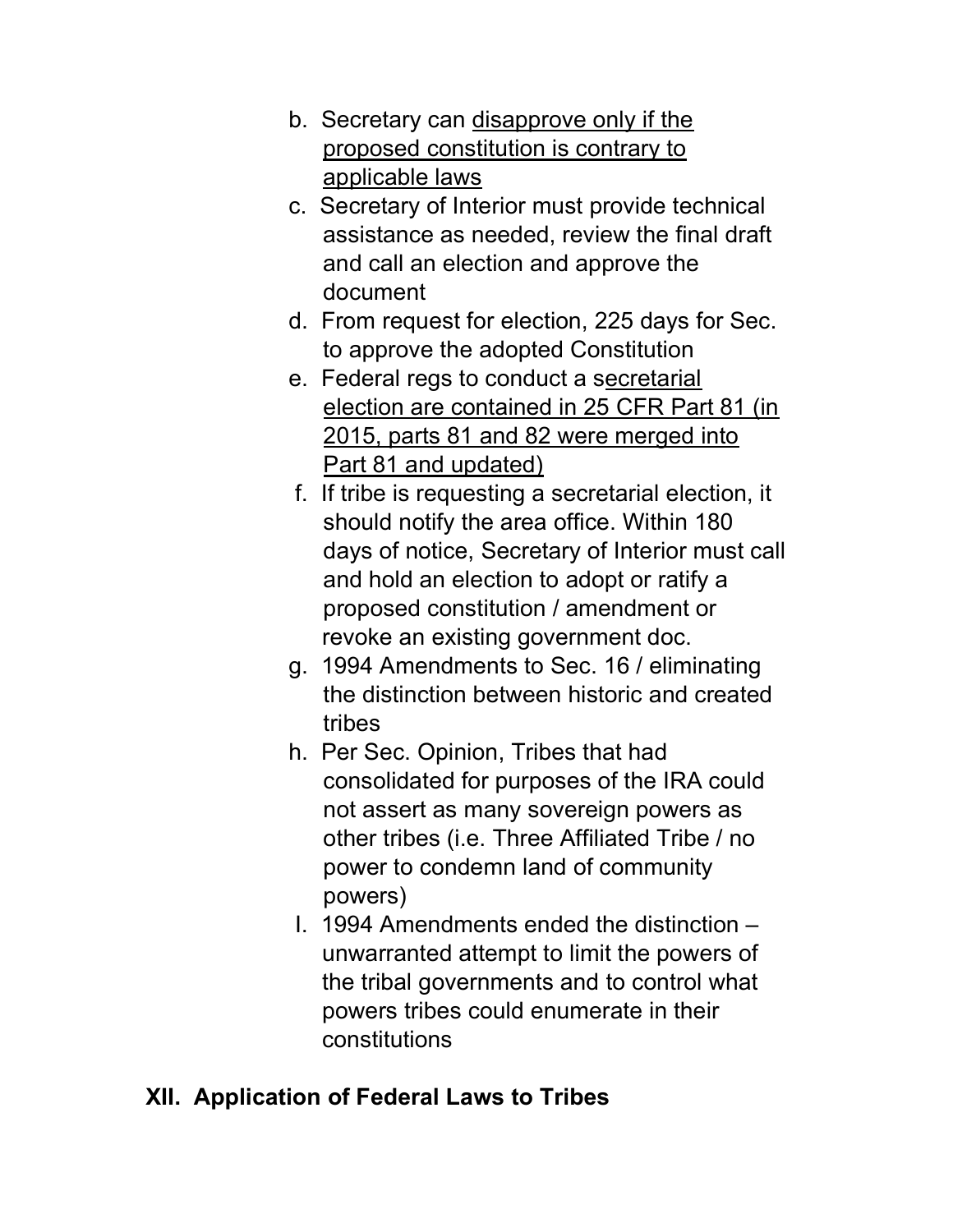- A. Two categories of Federal Law
	- 1. Laws that expressly Exempt Tribes
		- a. Title VII of the Civil Rights Act: expressly exempts "Indian tribes" from the definition of "employer"
		- b. Act makes it unlawful for employers to discriminate in hiring, firing and compensation
		- c. Rational: respect for Native American rights of self-government and tribal employment opportunities
		- d. Preferential hiring of Indians by employers on or near reservations is lawful
		- e. EEOC's position that employment decisions based upon tribal affiliation violate title vii (but pre-dates passage of amendments to Indian Self Determination Act allowing such **Preference**
		- f. Americans with Disabilities Act ("ADA"): exempts tribes by adopting the same definition of "employer" used in Title VII of the Civil Rights Act
		- 2. The other Federal Laws that are silent as to their application to the Tribes:
			- a. Tuscora Rule: Federal laws of general applicability apply to tribes [Federal Power Commission v. Tuscarora Indian Nation (1960)]
			- b. Donovan exceptions: 9th Circuit (i.e. California Courts) Recognized 3 exceptions to the Tuscora Rule:
				- 1. Law touches exclusive rights of self governance in purely intramural matters
				- 2. Application would abrogate a treaty right
				- 3. Evidence that congress did not intend that the law apply to native Americans on their reservations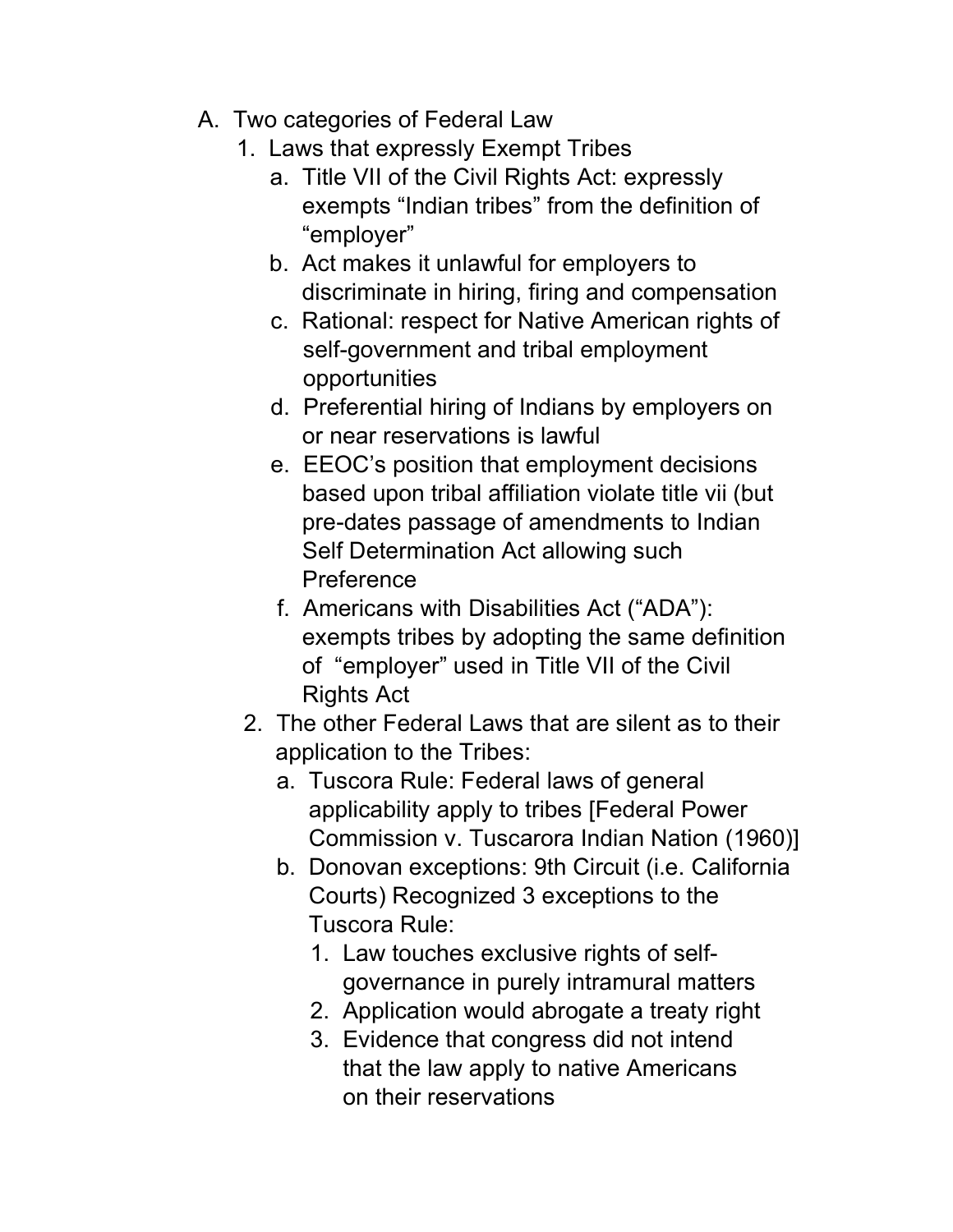- a. In any of these situations, congress must expressly apply a law to Indians otherwise they are outside the statute
- c. Age Discrimination Employment act ("ADEA") held not to apply to tribes
- d. Family medical leave act ("FMLA") Secretary of Labor says applies to tribes, but unclear
- e. Fair labor standards act ("FLSA") 7th Circuit has held it does not apply to tribes
- f. Sections 1981, 1983 And 1985 (Civil War Era Anti-Discrimination Laws) held not applicable to tribes
- g. "ERISA" / "OSHA" Laws held applicable to tribes by 9th Circuit

# XIII. Functions of Government

- A. Governments have three duties to perform: whether performed by one person or three or more branches, they will exercise legislative, executive and judicial functions
	- 1. Executive Function
		- a. To carry out and put into effect all of the tribe's laws
		- b. Includes law enforcement, establishment of policies, decision making and creation of institutions to carry out the laws
			- 1. Performed by tribal officials, tribal council, committees and tribal administrators
	- 2. Typical powers include:
		- a. Tribal administration
		- b. Oversight of laws
		- c. Resolutions and other acts
		- d. Calling special sessions
		- e. Appointment of selected officials and employees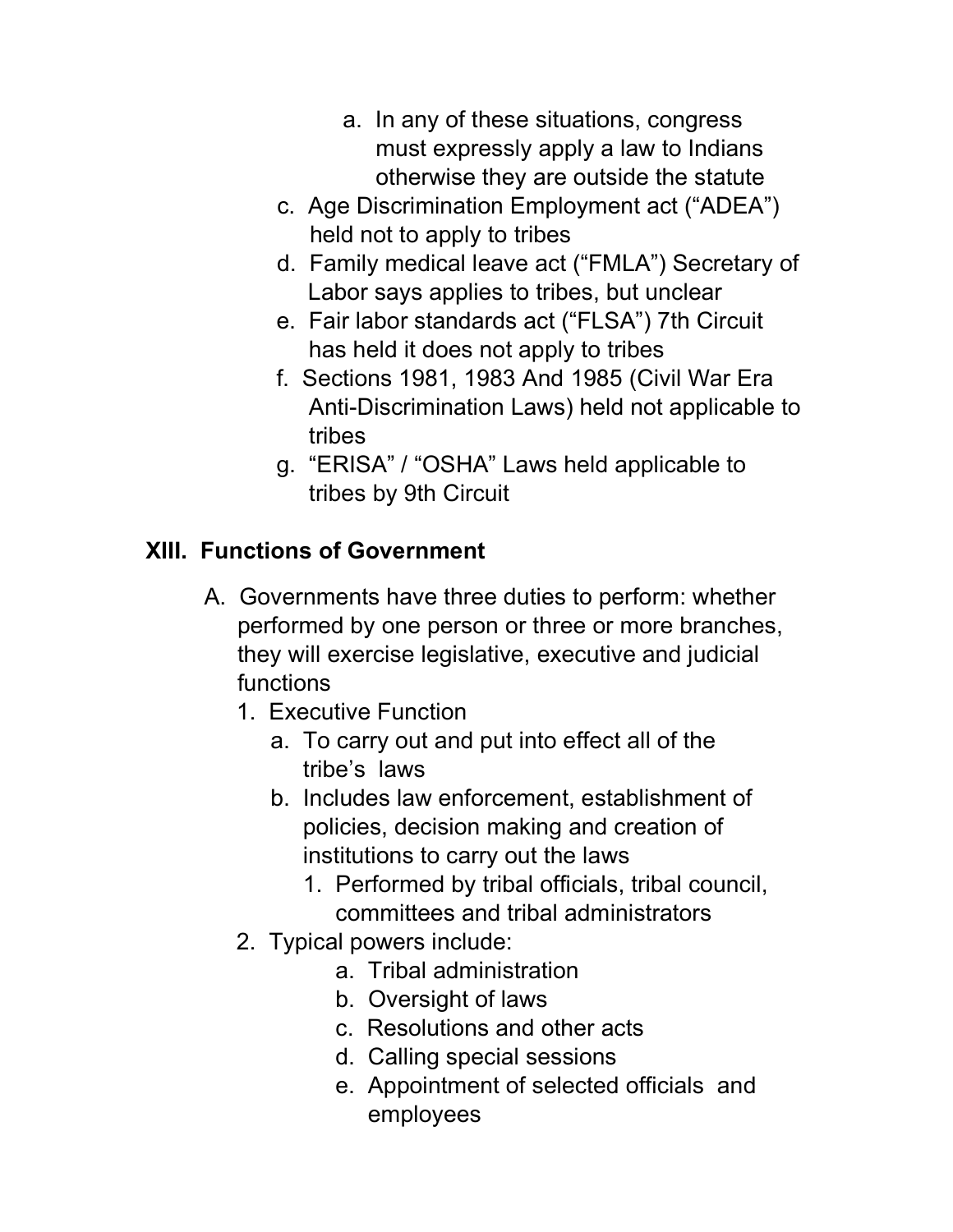- f. Signer of official documents
- g. Prepare and present budgets
- B. Legislative Function
	- 1. The primary purpose of government: the job of making laws
	- 2. Typically performed by the tribal council
	- 3. Can be operating principles (i.e. Constitutional Law) or principles for behavior (i.e. Tribal Ordinances)
- C. Judicial Function
	- 1. Task of determining whether actions are proper according to the law
	- 2. Interpretation of laws
	- 3. Responsible for deciding disputes among citizens and reviewing the propriety of governmental action
	- 4. Typically performed by tribal courts and judges
	- 5. Council meetings / Official acts
		- a. Goal: promote public participation in tribal council meetings
		- b. Object is to provide information about meetings and allow people to monitor tribal council performance
		- c. Historically, care, custody, management and access to tribal records has been a problem
	- 6. Ethics and removal of officials: often allowed for felony convictions
	- 7. Popular participation: initiative, referendum and recall
		- a. Initiative: citizens enact laws directly
		- b. Recall: ability of citizens to recall officials who have been found corrupt
		- c. Referendum: reject unpopular law/express will
	- 8. Sovereign immunity: typically asserted in the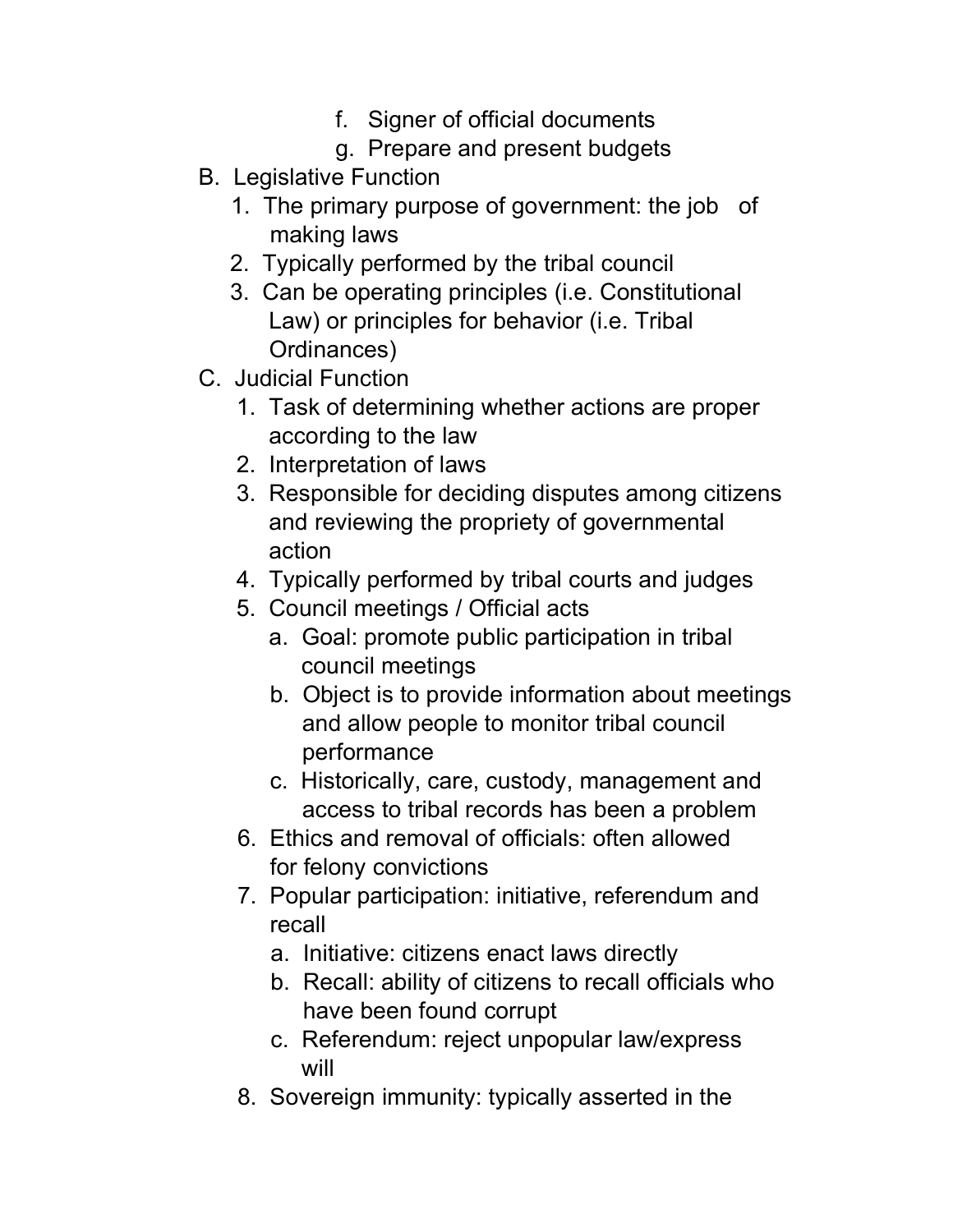constitution

- 9. Amendments and Revisions to Constitution
	- a. Amendment: minor change (i.e. Tribal name)
	- b. Revision: extensive change (i.e.. Form of Government)
	- c. Procedures vary for each under Indian Reorganization Act
	- d. Severability: if a portion of the constitution is found invalid, the rest remains intact
	- e. Savings Clause: saves validity of prior government acts for being invalid after the constitution is adopted
	- f. Adoption & Certification: Indian Reorganization Act mandates that these are prescribed by the BIA. Record circumstances leading to adoption of the tribal constitution and indicate who authenticated the adoption action

# XIV Separation of Powers

- A. Presidential system of government has some separation of powers. For example, the chief executive is elected independently of the other branches
- B. By avoiding the concentration of power in any one branch of government, the risks of corruption and "tyranny of the majority" are minimized

# XV. Checks And Balances

- A. Presidential system also has "checks and balances," so that the three branches are not completely disconnected from one another
	- 1. i.e., the veto power of the president with the right of legislative override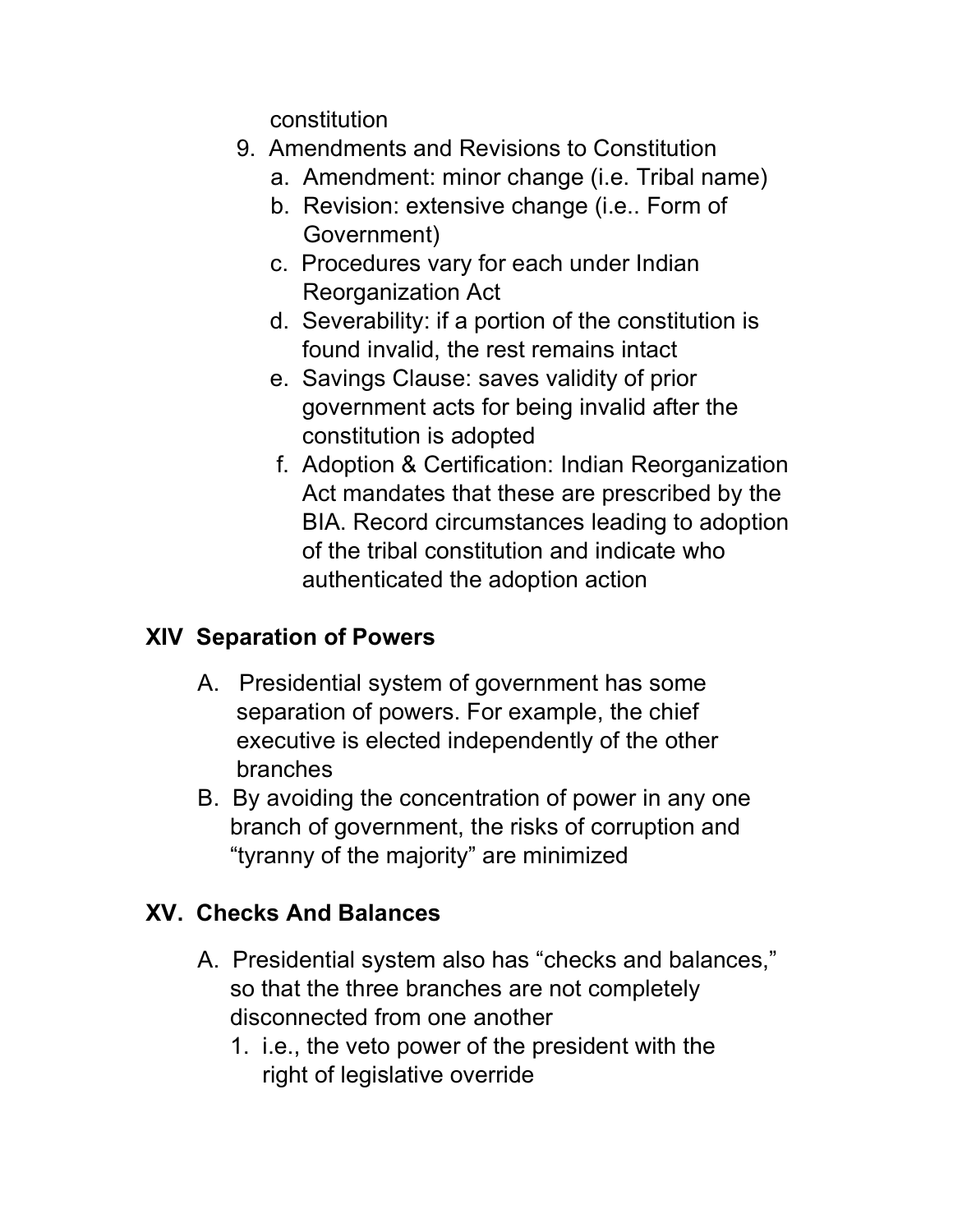# XVI. Tribal Constitutions

- A. Function and Purpose of a Constitution
	- 1. Constitutional Features for Promoting Good Government
		- a. Separation of Powers: Many early tribal constitutions based on the IRA model, concentrate the 3 functions of government in one entity
		- b. Problem: tribal council conflicts of interest while trying to perform all 3 functions
		- c. Many tribes have adopted constitutional provisions for meaningful checks and balances
		- d. Independent Judiciary: Constitutional provisions that establish the court separate from the influence of the tribe's legislative and executive function are encouraged
		- e. Legislative Department: Creation of a separate department of the gov't to establish the broad policy of the tribe (i.e. Tribal council).
		- f. Executive Department: Legislators should not be expected to execute the laws they pass / problems of "political favoritism" / limited resources – best to hire tribal administrator to manage the tribe's executive functions
		- g. Objective Election Procedures: Common problem – Recommendations: An objective election board, ongoing election ordinance with voter registration, absentee voting, secret balloting, method of settling election disputes with appeal to objective tribal court and petitioning procedures
		- h. Apportionment
	- 2. Removal of Federal Intervention Provisions
		- a. Secretarial Review: Many tribal constitutions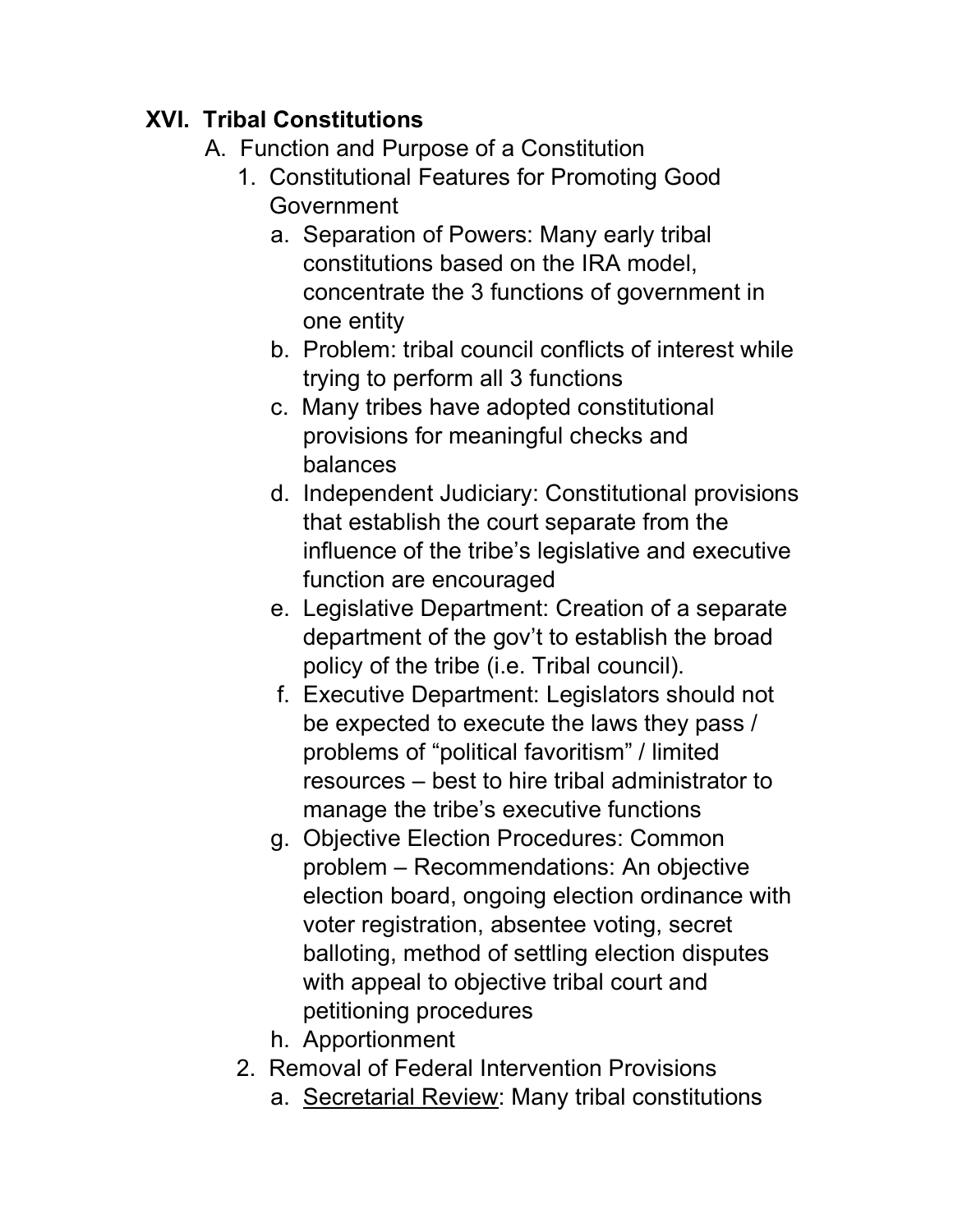requires Secretary to review certain tribal enactments as condition to becoming effective.

- 1. Rational: IRA era tribal member concern of possible abuse by elected leaders
- 2. BUT, There is No Federal Laws require Secretarial Review, only terms of tribal constitutions
- 3. To promote self-government, Department of Interior has been encouraging tribes to remove from their constitutions, through the amendment process, Secretarial Review provisions
- b. Secretarial Approval: In powers articles of many constitutions is language stating that particular kinds of enactments are subject to approval by the Secretary of Interior. (tribal law not effective until Secretary or designee sign a formal approval statement of the enactment)
- c. Secretarial approval (unlike Secretarial Review is required for a few kinds of tribal legislation. (i.e. most tribal laws dealing with trust assets)
- d. Generally, no time limit during which Secretary must act upon tribal laws subject to his approval (unlike the review process)
- e. Except in few cases where required, Department of Interior encourages tribes to propose constitutional amendments that would remove secretarial approval requirements.
- f. Where Secretarial Approval is retained due to statutory provisions, a clause is often added to avoid having to conduct a further amendment to the constitution in the event Congress removes such requirement from the statute (i.e. Attorney fees)
	- 1. Examples when Federal Approval is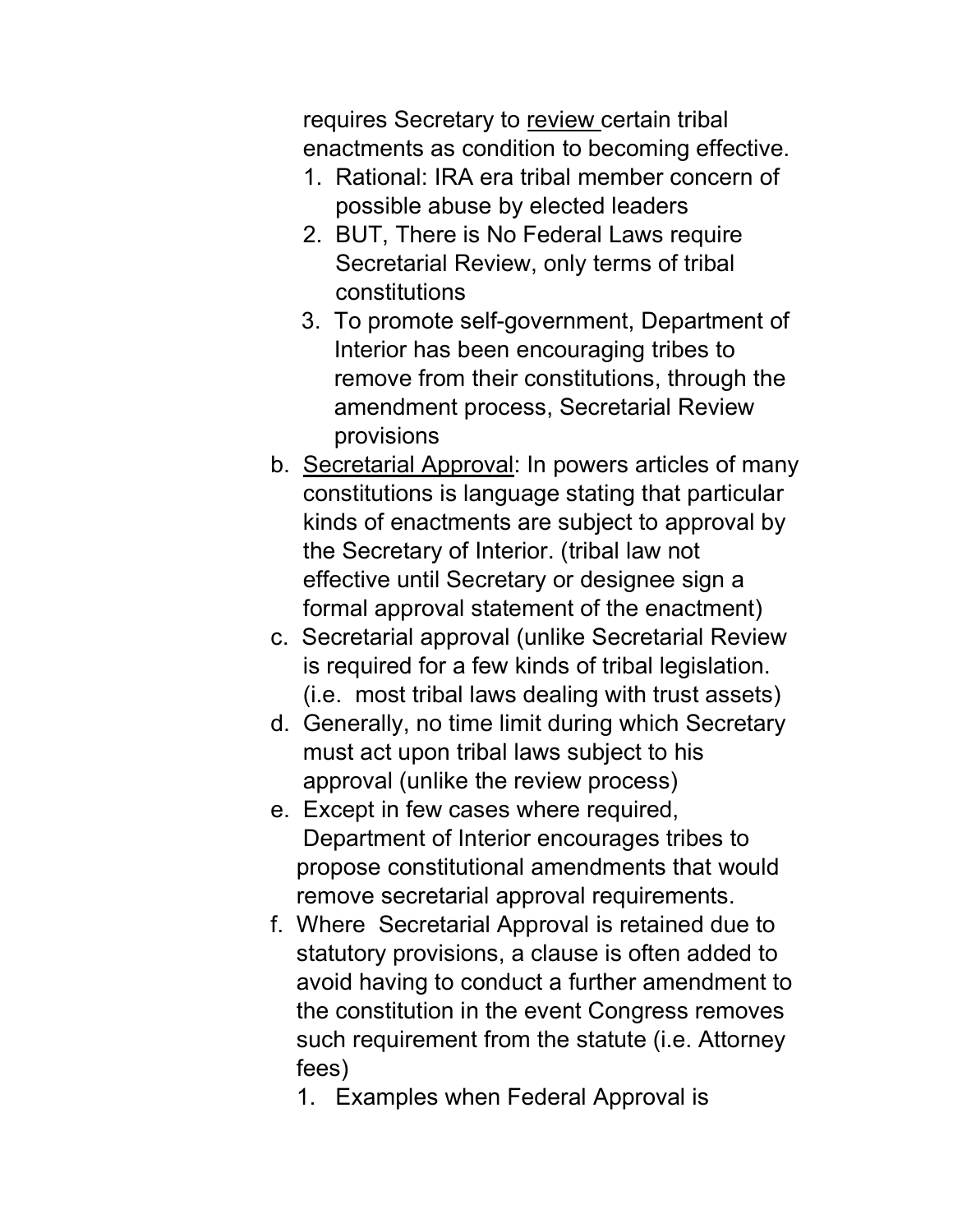required by statute:

- a. tribal gaming ordinances (IGRA),
- b. tribal liquor ordinances (18 USC 1161),
- c. tribal code governing descent and distribution of trust or restricted lands (25 U.S.C. 2201),
- d. tribal environmental quality codes
- g. Department of Interior position is that if the tribe attempts to amend the constitution without Secretarial Approval, the Secretary need not be bound by such modification nor recognize actions taken pursuant to that amendment – views constitution like an agreement which benefits both parties and expresses the government to government relationship
- 3. General Considerations in Adopting / Revising a **Constitution** 
	- a. No "one size fits all" for tribes, although probably advisable to have some type of written constitution
	- b. Objectives; preserve tribal customs, assert tribal sovereignty, articulate strong principles of government-to-government relations and adopt a form of governance that is widely accepted
	- c. Keep the Constitution short and clear and concise using non-technical language
	- d. Draft as a fundamental framework for longterm tribal governance not to solve temporary or short-term problems
	- e. Must have political mandate / tribal support
- 4. Writing and Revising a Constitution
	- a. Recommend: Tribal Constitution Committee
	- b. Committee should be as non-partisan,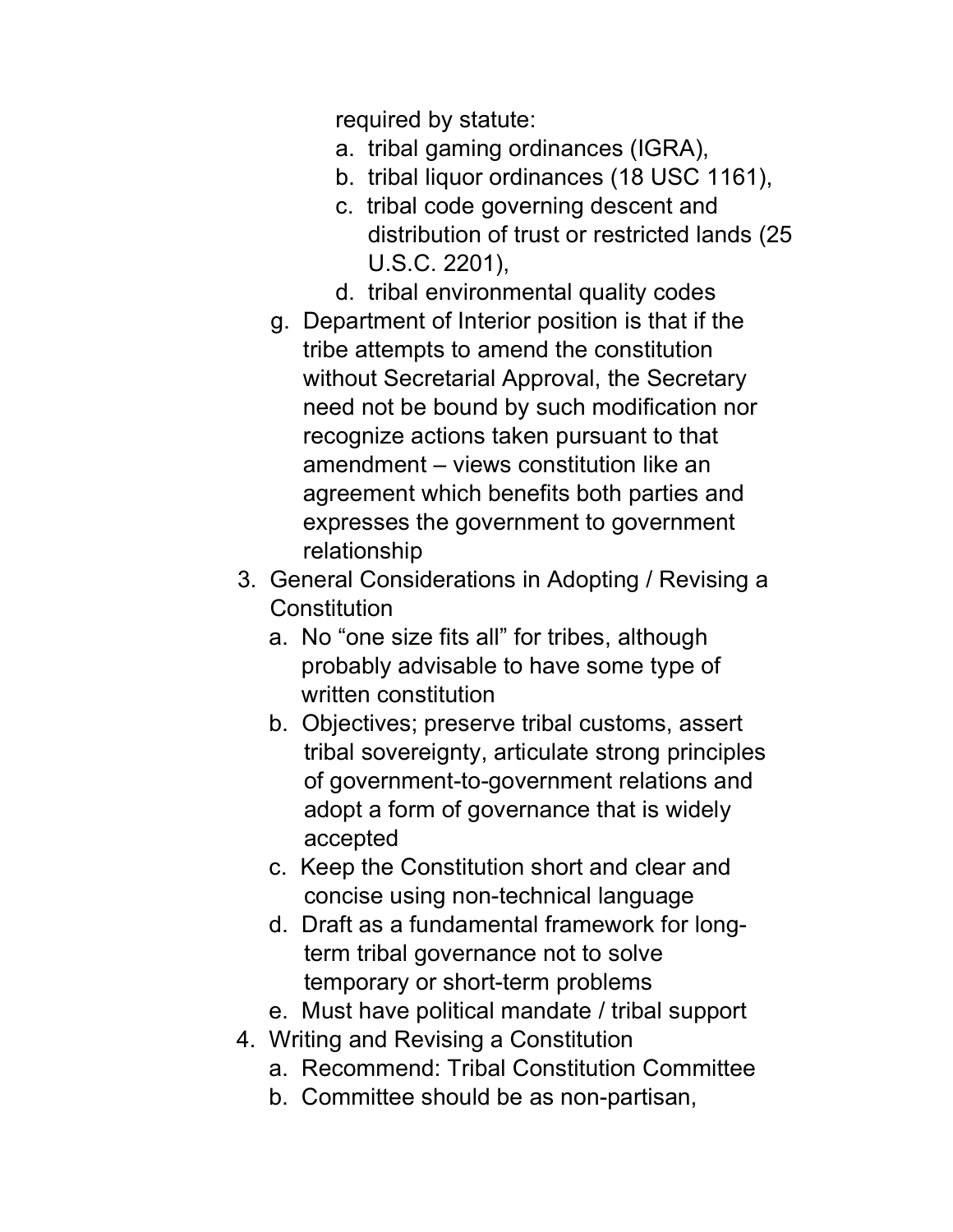objective and non-political as possible because:

- 1. Has a duty to the tribal membership at large
- 2. Committee will be able to compromise and negotiate among competing factions
- 3. If Committee becomes aligned with a faction of tribe, it will lose credibility and will not have support of the tribe as a whole
- c. Structure and Format
	- 1. Typically, "Articles, Sections and Clauses"
	- 2. Common arrangement of tribal constitution:
		- a. Preamble
		- b. Article I Name, Organization and **Jurisdiction**
		- c. Article II Membership
		- d. Article III Rights of Members
		- e. Article IV Civil Rights
		- f. Article V Tribal Lands and Property Management
		- g. Article VI Elections and Voting
		- h. Article VII Division of Governmental
		- i. Article VIII The General Council
		- k. Article IX Executive Authority
		- l. Article X Legislative Authority
		- m. Article XI Judicial Authority
		- n. Article XII Tribal Clerk or Secretary of Tribal Affairs
		- o. Article XIV Ethics and Removal of **Officials**
		- p. Article XV Popular Participation in Tribal Government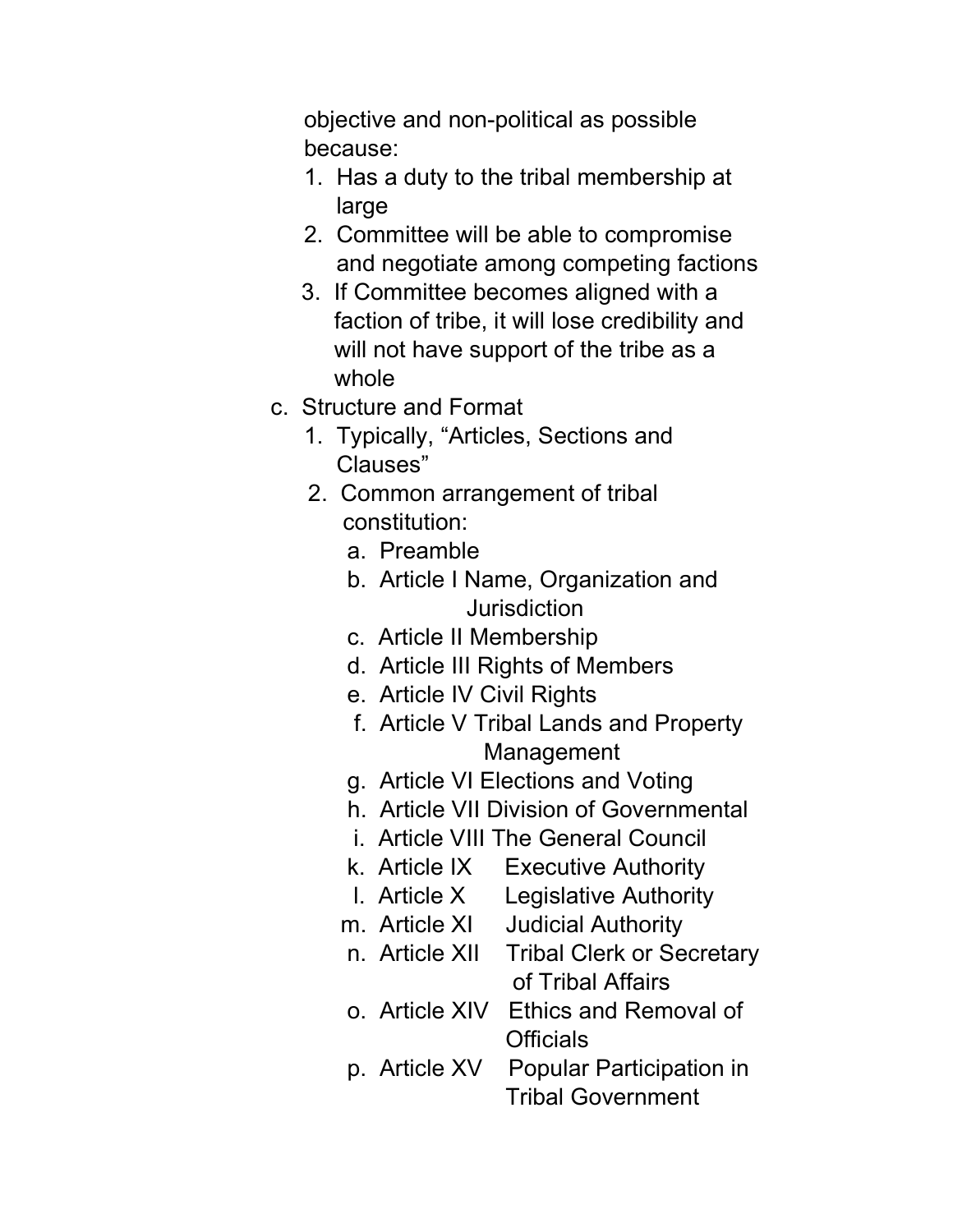- q. Article XVI Tribal Intergovernmental Relations
- r. Article XVII Sovereign Immunity
- s. Article XVIII Amendments to the **Constitution**
- t. Article XIII Council Meetings and Official Acts
- u. Article XIX Severability
- v. Article XX Savings Provisions
- w. Article XXI Adoption
- 3. Recommend: Draft the Strongest Constitution Possible
	- a. Be proactive, assert strongest position in terms of tribal sovereign authority to govern internal affairs
	- b. Currently, tribes are not asserting all of the powers they otherwise might if their constitution were modernized
- 5. Preamble
	- a. Typically, describe in declaratory language why the constitution is being adopted
	- b. Rational is often to secure community rights guaranteed to tribes by their inherent sovereignty, treaties or law
	- c. Often state constitution is compact between Community and their government
	- d. Otherwise, serves no practical purpose
- 6. Name, Organization and Jurisdiction
	- a. Initial articles describe the legal name of the tribe, the supreme law status of the constitution and scope of tribal jurisdiction
	- b. Ideally, constitution should be viewed as supreme law of the reservation and applicable to all who live on or enter the jurisdiction of the tribe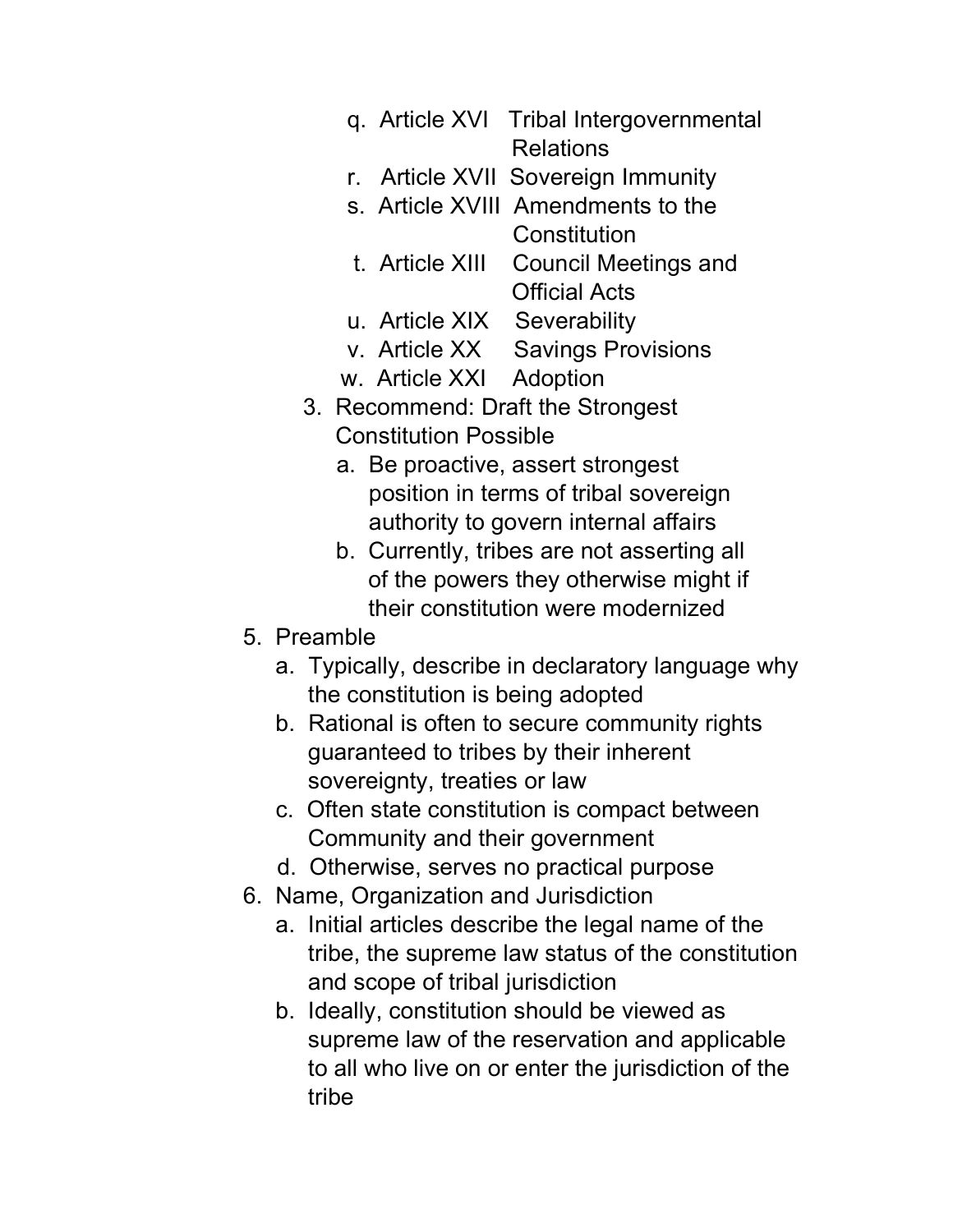- c. Need broad but reasonable assertion of tribal jurisdiction over land, resources, persons, firms, corps. Visitors and other activities to assure tribe regulatory authority over activity on the reservation
- 7. Membership and Rights of Members
	- a. Normally, membership criteria and enrollment are exclusively a matter of internal tribal governance
	- b. Two views on drafting: One, is that membership criteria should be very specific and written directly into the constitution; Second, is that pre-existing members should be protected, but future criteria should be defined by tribal ordinance
	- c. Middle Position: Place base membership criteria in constitution and put other requirements in ordinance
	- d. Regardless, must determine if federal restrictions (i.e. IRA)
- 8. Rights of Members
	- a. Sometimes included to avoid abuse of discretionary authority
	- b. Rational: Make it more difficult for tribal governments to enact policies that infringe on specified rights (i.e. Guarantee members "a safe and clean environment")
	- c. Critics: constitution should cover only basic right

# XVII. TRIBAL ORDINANCE/CODE DEVELOPMENT

A. Terminology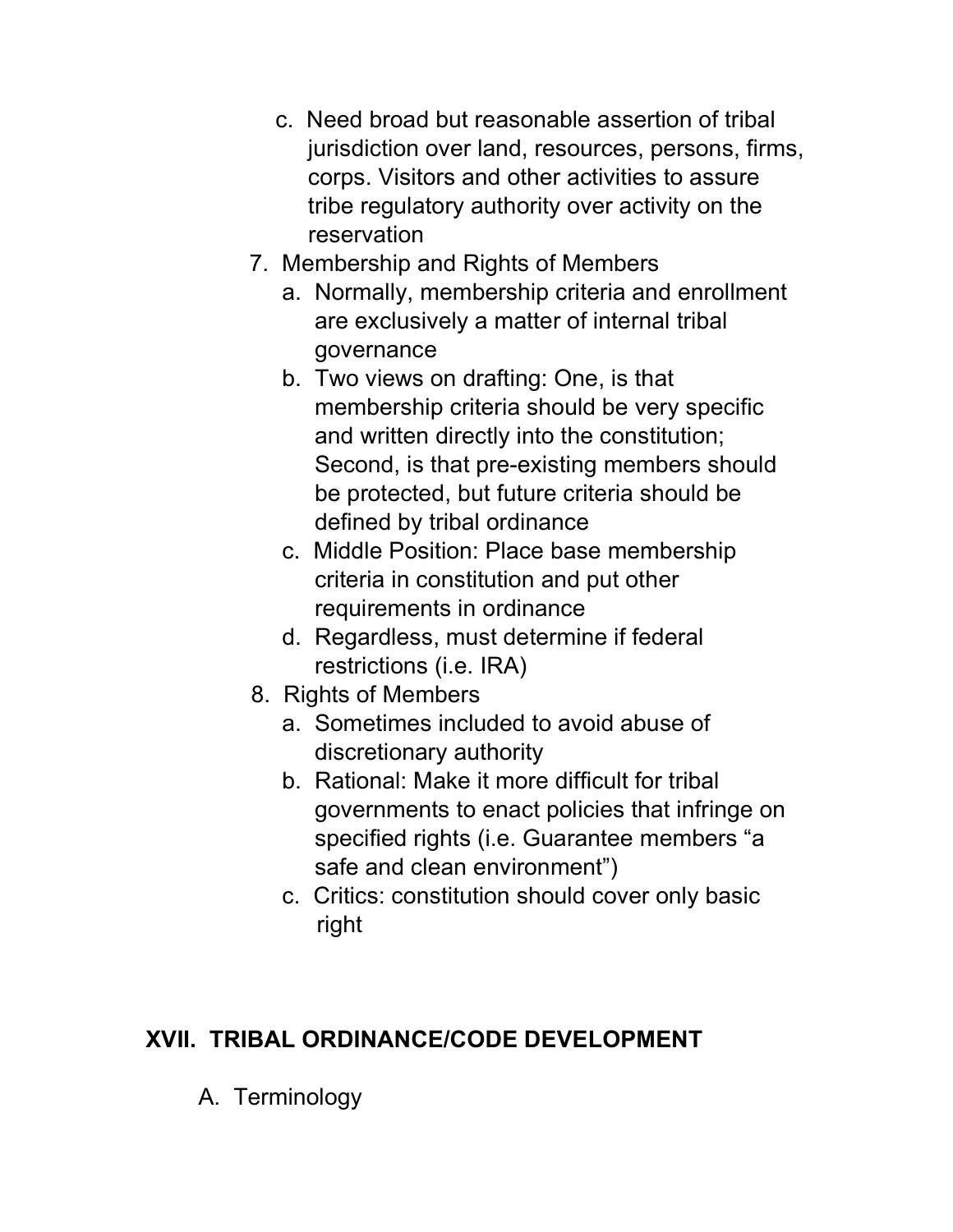- 1. Ordinance
- 2. Depending on the Tribe's preferred terminology, may also be called:
	- a. Code
	- b. Act
	- c. Statute
- B. Definition of Ordinance from the Pascua Yaqui Tribe:
	- 1. "Tribal Ordinance or Ordinance" shall mean those laws passed by the Tribal Council on matters of general and permanent interest to the members of the Tribe and which are the laws, rules, or regulations of the Tribe.
	- 2. Codes/ordinances/statutes
		- a. Voted on by the tribal council
			- 1. Provide details of government structures and procedures
			- 2. Describe laws for citizen behavior
- C. Functions of Ordinances
	- 1. Provide details for tribal government structures and Procedures
		- a. tribal court structure, election procedures
		- b. outline the laws that the tribal government will enforce
		- c. curfew and vandalism of tribal property
	- 2. Regulate activities in the tribe or village a. the taking of artifacts and environmental regulation
	- 3. Provide for a smooth flow of government and continuity between administrations
	- 4. Promote respect from other governments and institutions
	- 5. Protect Native cultural uniqueness if appropriately drafted
- D. General Considerations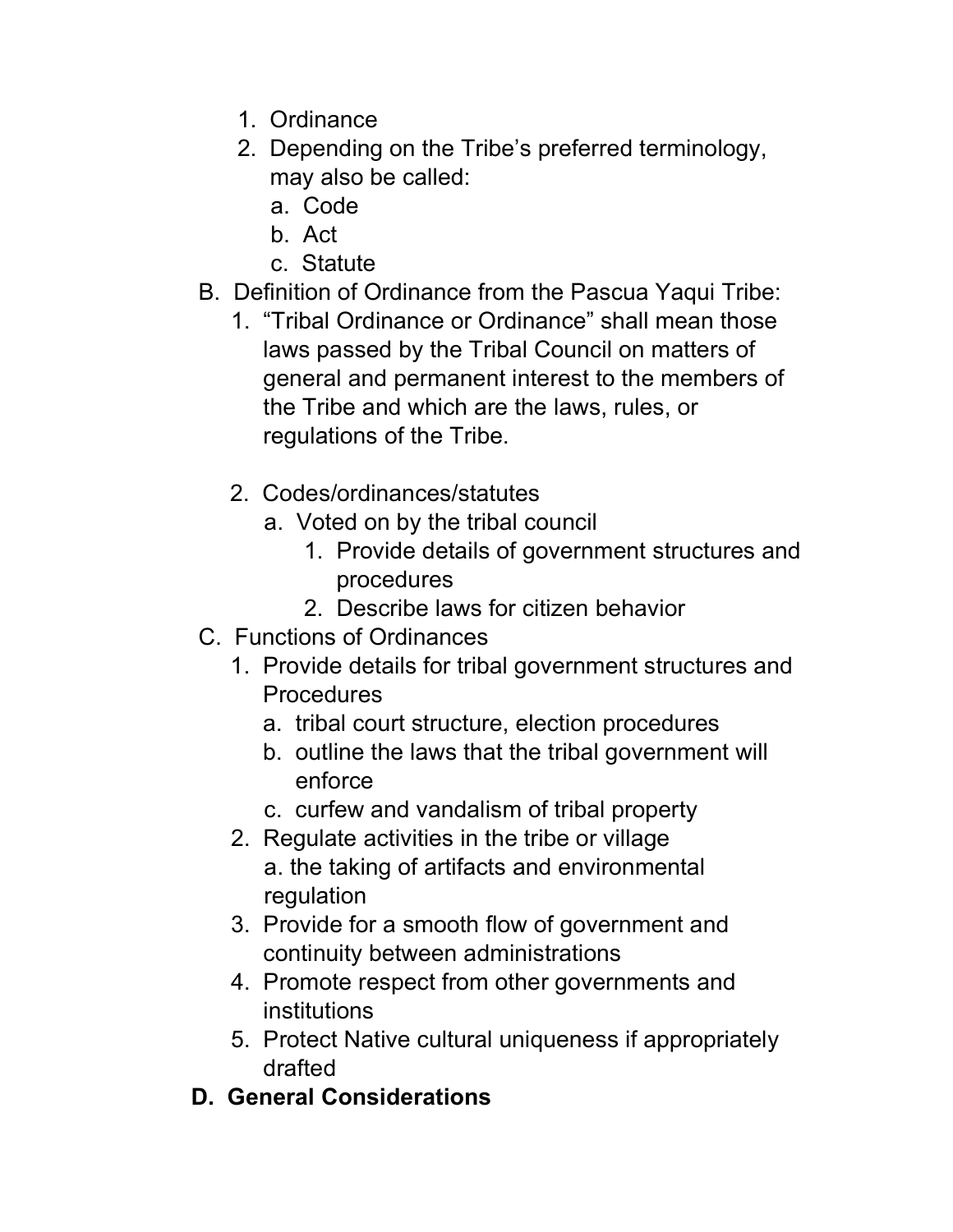- 1. Tribes that have more lengthy and detailed constitutions need more tribal government structure and procedure ordinances than those with short constitutions
- 2. Tribes vary widely in ordinance development, and some have none, very few, or outdated ordinances
- 3. The structure and general procedures for tribal courts should be written in ordinances if they are not in the constitution.
- 4. Written ordinances should clearly outline guidelines for types of cases the court will handle, laws the tribal court is expected to enforce, and provide guidelines for making decisions

# E. Codification – Organization

- 1. If a tribe only has a few ordinances, they are easy to keep track of and find without putting them into a special order.
- 2. If a tribe has many ordinances, however, they need to be put into a systematic format so that they can be easily accessed.
- 3. Codification is the systematic organization of laws. A tribal 'code' or 'code of ordinances' is the collection of tribal ordinances.

# F. Written Laws may be arranged into:

- 1. Titles
- 2. Chapters
- 3. Sections

# G. Ordinances commonly have the following pattern:

- 1. name
- 2. purpose
- 3. definitions
- 4. body

# H. Overview of Types of Tribal Ordinances

- 1. Two basic kinds of ordinances:
	- a. Those that set up structures and procedures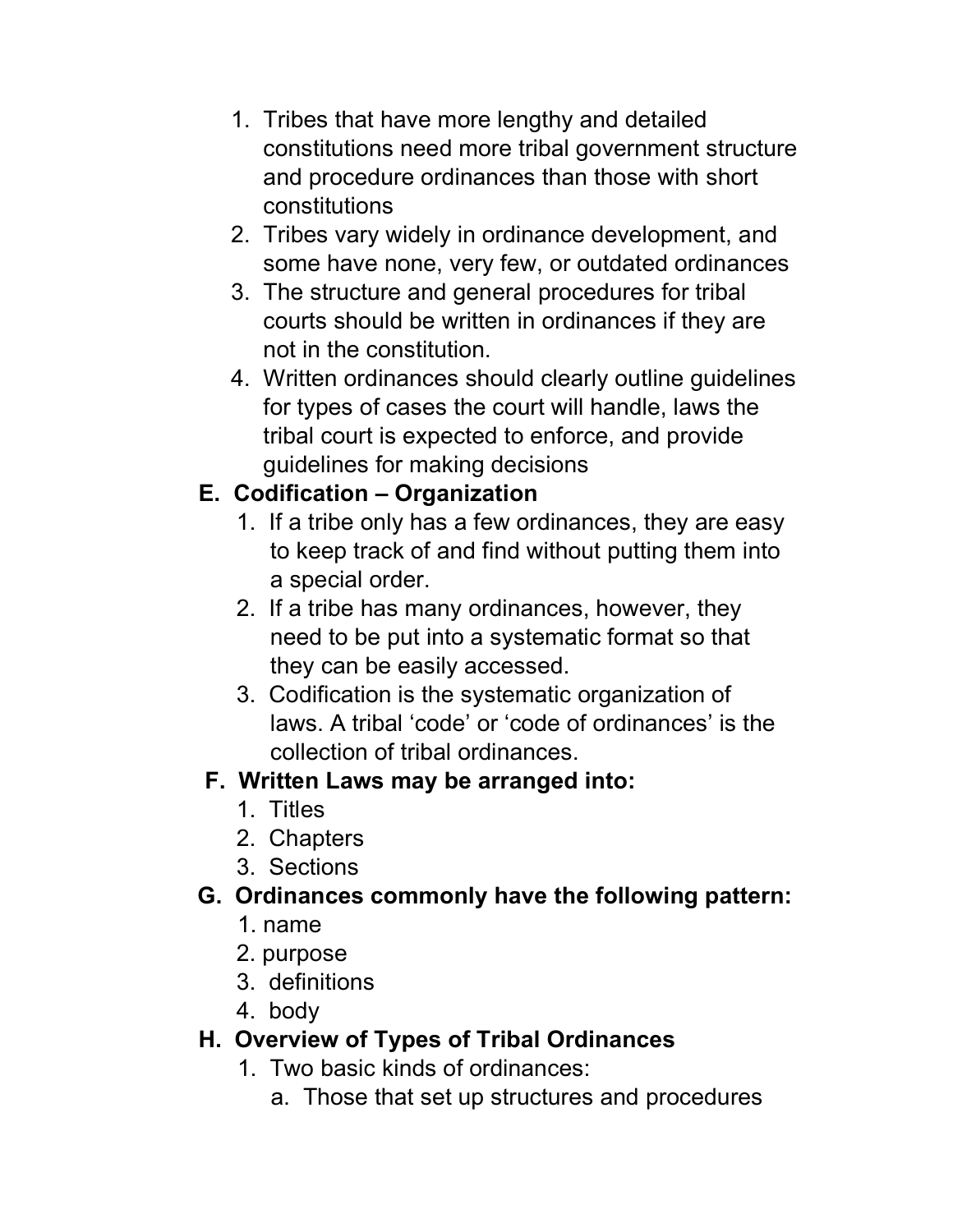for the tribal government enforced by tribal councils and by political pressure from tribal members

- b. Those that regulate activities and behaviors, enforced by tribal councils and courts
- 2. Possible Tribal Codes
	- a. Title 1: Tribal Government Structures and Procedures
	- b. Title 2: Law and Order
	- c. Title 3: Domestic Relations
	- d. Title 4: Health and Safety
	- e. Title 5: Land Management
	- f. Title 6: Natural and Cultural Resources
	- g. Title 7: Tribal Business Operations

### XVIII. Tribal Government Structures and Procedures **Ordinances**

- A. Old IRA constitutions don't describe the structure of the government, so that could go under this category. (i.e. Structure of the council, number of members, qualifications, quorums, terms, recall, removal, etc.)
- B. Other constitutions may either be missing these elements or need more details provided by having an ordinance on these things:
	- 1. Relation of unwritten law to written law
	- 2. Jurisdiction of the tribe
	- 3. Policies on sovereign immunity
	- 4. Procedure for adopting, amending and repealing ordinances
	- 5. Ethic standards for tribal council and officials
	- 6. Types of meetings, notification of meetings, quorums for tribal meetings
	- 7. Election procedures
	- 8. Popular participation in government, initiative, referendum, recall, removal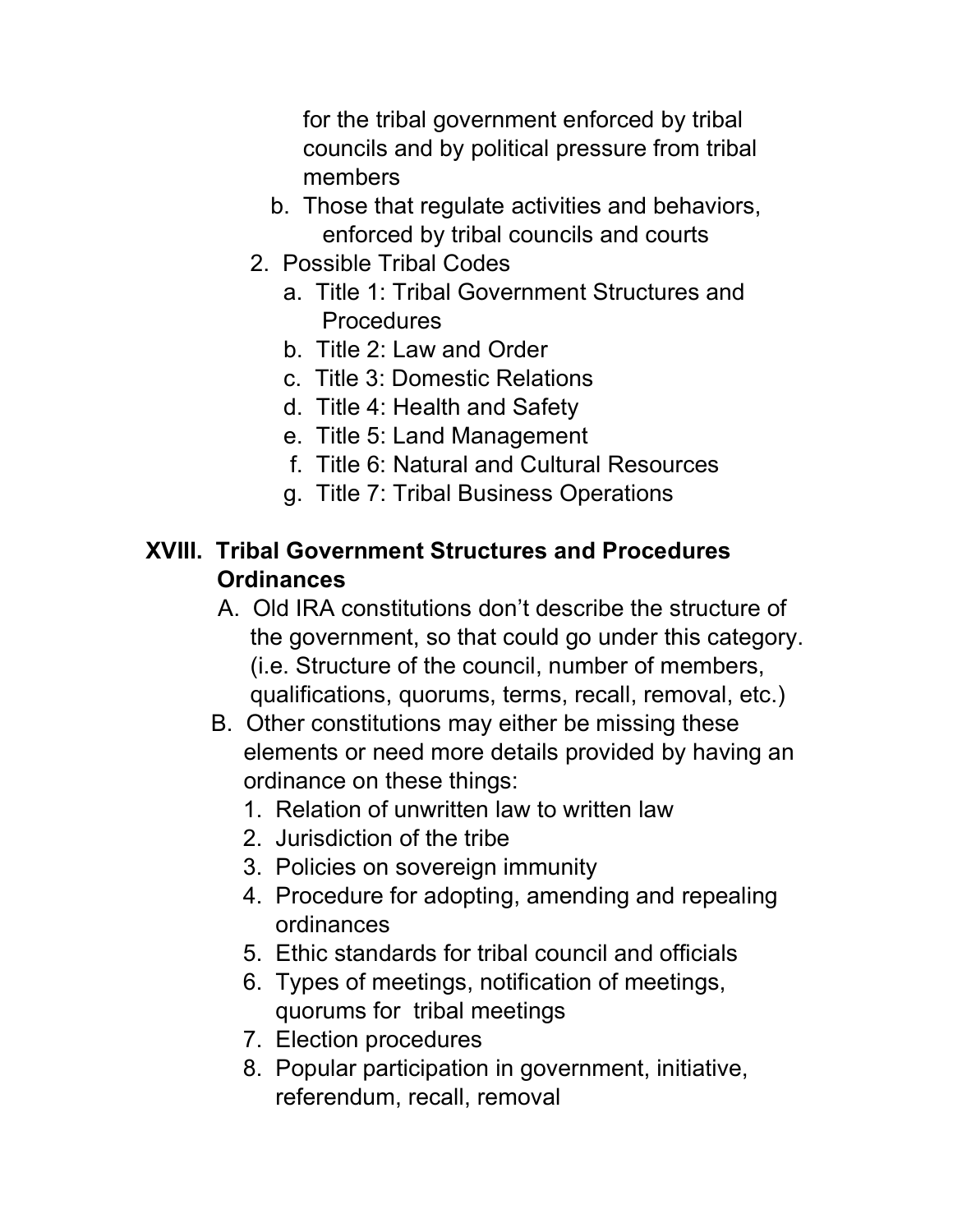- 9. Rights of members
- 10. Membership and enrollment
- 11. Cooperative agreements
- 12. Tribal court structure
- 13. Tribal court procedures
- 14. Appellate court structure and procedures
- C. Civil Law and Order Ordinances
	- 1. Alaska-specific note: Jurisdiction for Alaska tribes is less secure for handling these types of cases than it is for child custody for example, but it is much easier to assert jurisdiction when approaching these issues as civil than as criminal
	- 2. Some tribes have agreements with the state for handling juvenile law and order cases, others handle these cases without a written agreement
- D. Types of Ordinances include:
	- 1. Underage drinking
	- 2. Trespass
	- 3. Vandalism
	- 4. Theft
	- 5. Minor assaults
	- 6. Truancy
	- 7. Juvenile curfew
	- 8. Disorderly conduct
	- 9. Animal control
	- 10. Traffic speeding and such
	- 11. Regulating firearm use in the village
	- 12. Alcohol regulation
- E. Domestic Relations Ordinances
	- 1. Child custody disputes and formalizing agreements
	- 2. Child protection
	- 3. Terminating parental rights
	- 4. Foster home licensing
	- 5. Adoptions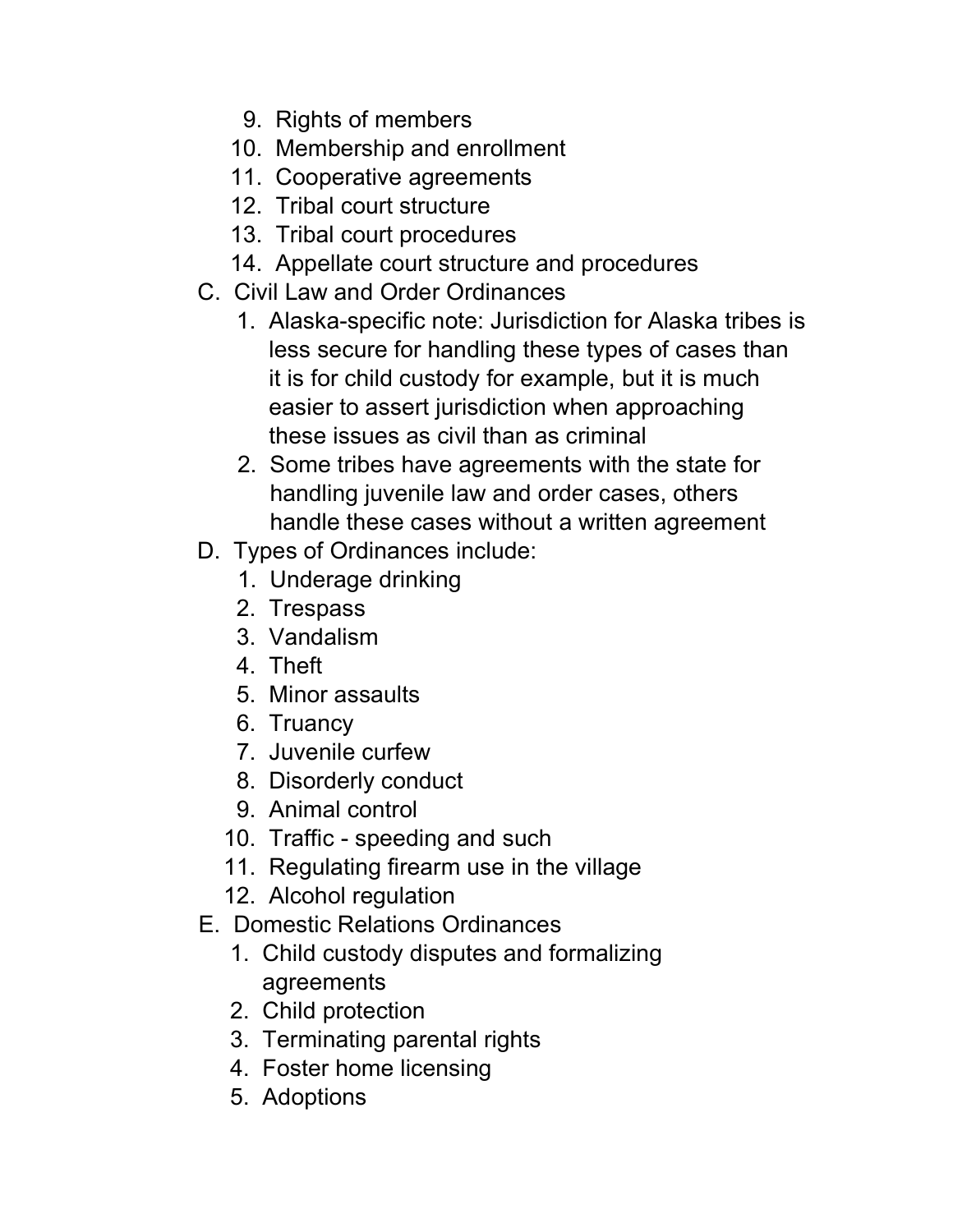- 6. Guardianships
- 7. Marriage
- 8. Probate
- 9. Elder Protection
- 10. Domestic Violence
- F. Health and safety Ordinances
	- 1. Animal Control
	- 2. Abandoned Vehicle
	- 3. Nuisances
	- 4. Fireworks
	- 5. Environmental Regulations
	- 6. Outhouse and Human Waste
	- 7. Solid Waste
	- 8. Littering
	- 9. Burn Barrels
	- 10. Hazardous Waste
	- 11. Hazardous Materials
	- 12. Water Quality
- G. Land Management Ordinances
	- 1. Types of ordinances include:
	- 2. Council powers over land issues
	- 3. Rights of tribal members and land use
	- 4. Acquisition of land procedures
	- 5. Managing tribally owned lands
	- 6. Tribal land assignments
	- 7. Land use planning policies and procedures
- H. Natural and Cultural Resources Ordinances
	- 1. Types of ordinances include:
		- b. Artifacts and Human remains
		- c. Cultural use of Wildlife
		- d. Protocol for Research on the tribe, tribal land, and Tribal cultural resources
		- e. Management policies and procedures for natural resources
	- I. Tribal Business Ordinances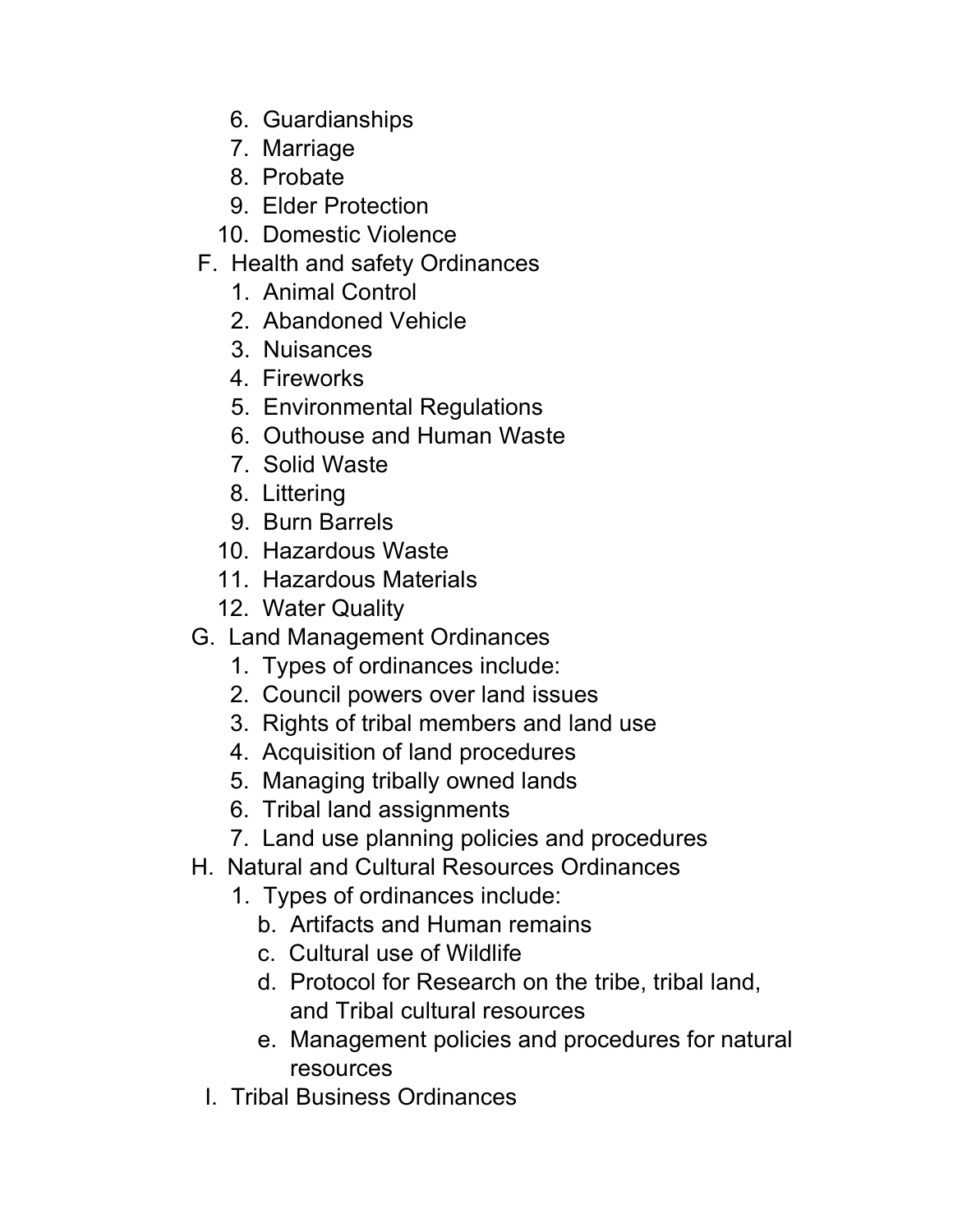- 1. Types of ordinances include:
	- a. TERO Tribal Employment Rights Ordinance
	- b. Management policies and procedures for tribal businesses

#### XIX. Procedures and Issues of Concern for Adopting, Amending, and Repealing Ordinances

- A. A tribe's legislative powers are typically exercised by the tribal council
- B. The full council may work on ordinances, or they may assign a special committee or individual to prepare drafts for full council review
- C. Unlike city governments, tribal councils have no required formal procedure for working with ordinances
- D. However, many councils have adopted or are considering adopting an ordinance outlining such procedures, including posting notice and allowing tribal members an opportunity to speak

# XX. Procedure For Adopting, Amending, Or Repealing Them Usually Follows The Idea Of 'Due Process':

- A. Notice to tribal members that an ordinance will be on the agenda at a tribal council meeting
- B. Opportunity for tribal members to speak at the meeting about the ordinance
- C. The ordinance is fairly considered by the tribal council and the decision to adopt is done under any written guidance the council has governing these procedures
- D. If a tribe is just beginning ordinance work, the first decision is to determine which approach to take: a whole code, one title at a time, or one ordinance at a time
- E. Information about the ordinance topic should be collected, including sample ordinances from other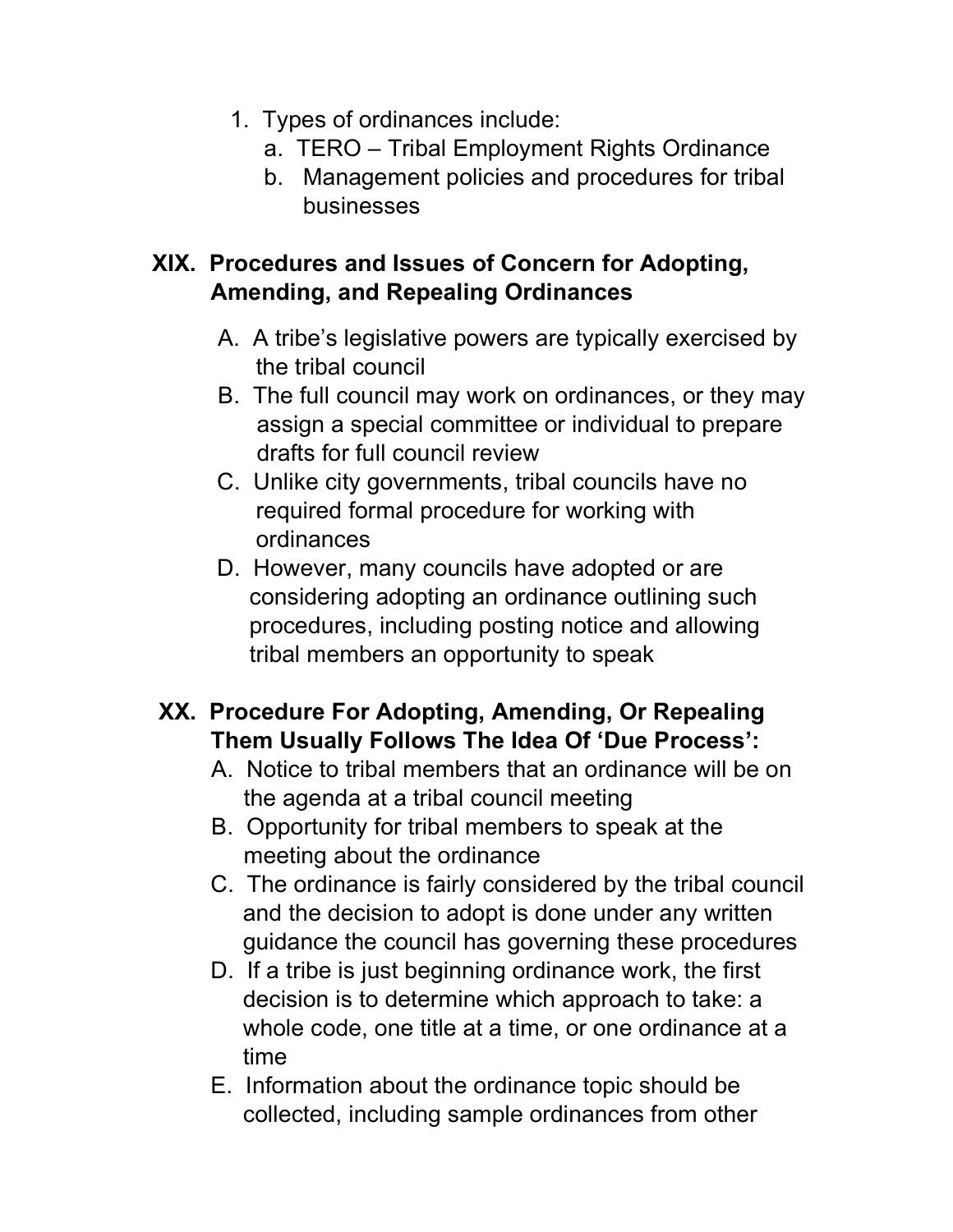tribes and governments.

- F. In drafting ordinances, the services of a skilled consultant may or may not be needed, however, proposed ordinances should be reviewed by tribal legal counsel
- G. Typically, the full council meets in an open council
- H. The council may hold a community meeting to discuss an ordinance proposal, especially on controversial issues.
	- I. It's a good idea to require a super majority vote, such as 6 out of 7, to adopt, amend, or repeal ordinances.
- J. Ordinances may contain language that requires them to be sent to a vote of the tribal members in order to amend or repeal them.
- K. The adoption of ordinances is formalized by a resolution or by signatures on a certificate of adoption.
- L. Tribal ordinances should be made available to the community and not filed away in council offices. It is also a good idea to send copies of adopted Ordinance to the agency outside the village for long term record keeping.

# XXI. Use of Consultants for Code Development

- A. Wise use of consultants, legal or otherwise, and consultation with tribal Elders is recommended
- B. If there is any question about legal issues, tribal attorneys should be consulted, preferably the one/s who would represent the tribe in the event that a legal battle occurs
- C. Recommendations for consultant credentials:
	- 1. Ability to clearly communicate with the council both orally and in writing
	- 2. Flexibility to produce what the tribe wants, rather than what they want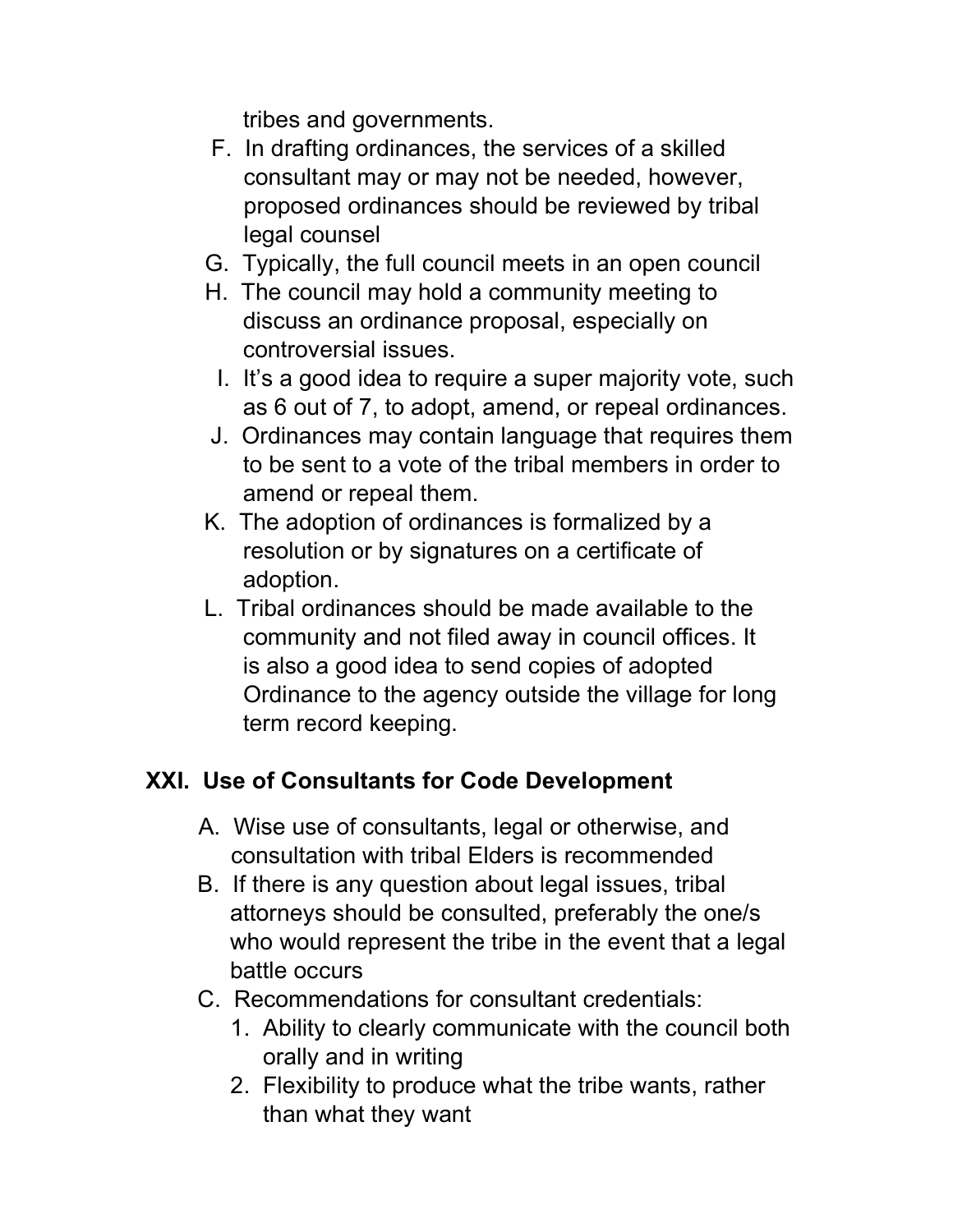- 3. Knowledgeable about tribal/village life as well as knowledge about federal Indian law
- 4. An understanding of the relationship between written and unwritten tribal law
- 5. Experience in working with similar tribes in ordinance drafting
- 6. A sense of humor helps a lot

## XXII. Tribal Enrollment Recent Developments and General Information

- A. Generally
	- 1. Tribes have the inherent authority to determine who can join the tribe; considered central to its existence as an independent political community . (Martinez 1978)
	- 2. Authority includes power to disenroll, tribal adoption and determination of membership benefits (Roff v. Burney 1897 / Cherokee Intermarriage Cases 1906)
	- 3. Congress has power to limit tribal membership control, but few tribes have been limited in their enrollment decision
	- 4. Federal courts have no authority to resolve enrollment disputes
	- 5. Rationale: a tribe's ability to determine membership "lies at the very core of tribal self determination: indeed, there is perhaps no greater intrusion upon tribal sovereignty than for a federal court to interfere with a sovereign tribe's membership determinations." (Smith v. Babbitt 8th Cir. 1996)
	- 6. Also, Dept. of Interior's grievance process (Interior Board of Indian Appeals) not available to hear tribal membership disputes. 43 C.F.R. Sec. 4.330
	- 7. Judicial forum for membership disputes, if it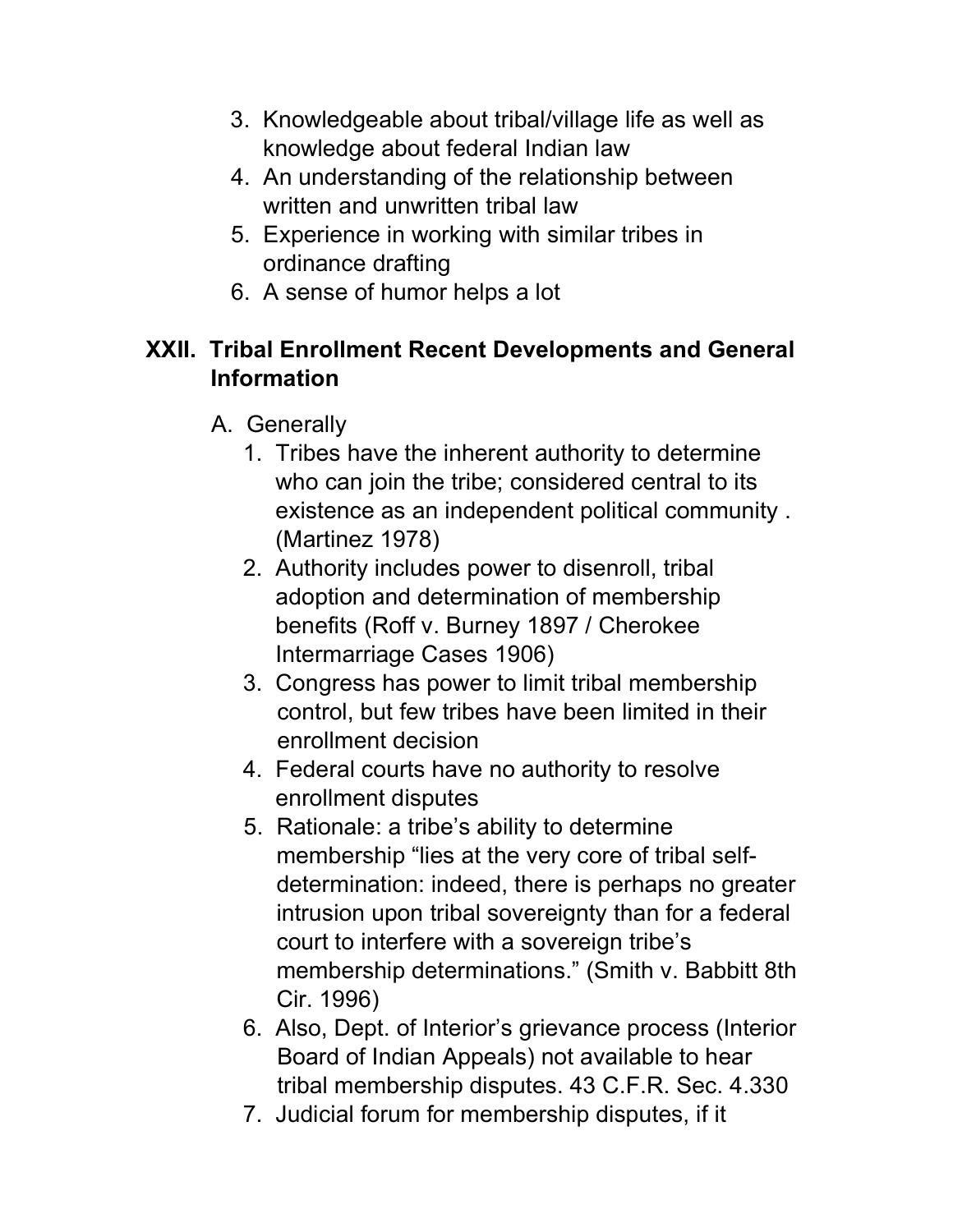exists, will be in tribal court.

- 8. Many tribes, however, have not granted their tribal courts jurisdiction to hear enrollment issues
- 9. Where no tribal court jurisdiction exists, enrollment disputes often decided by the enrollment board or tribal council
- 10. Forum for membership disputes typically contained in tribal constitution and / or enrollment ordinance
- B. Recent Developments:
	- 1. Las Vegas Paiute Tribe Disenrollment Case (2002)
	- 2. Tribal Council enacted resolutions limiting membership to those of Southern Paiute descent, resulting in 14 of 54 members being disenrolled
	- 3. Disenrolled brought action in tribal court arguing they'd been denied due process and equal protection
	- 4. Resolutions interpreted Constitution and Bylaws regarding membership of the tribe to mean that "quarter-blood" requirement referred to "Southern Paiute blood."
	- 5. Resolutions also required complete review of "past and present" membership applications for compliance
	- 6. Without holding an evidentiary hearing, Tribal Trial Court held disenrollment was Unconstitutional
	- 7. Tribal Court of Appeals reversed, finding that the trial court was required to hold an evidentiary hearing, that such a hearing was necessary before it could determine that the disenrollment's were unconstitutional
	- 8. Trial Court needed an evidentiary hearing to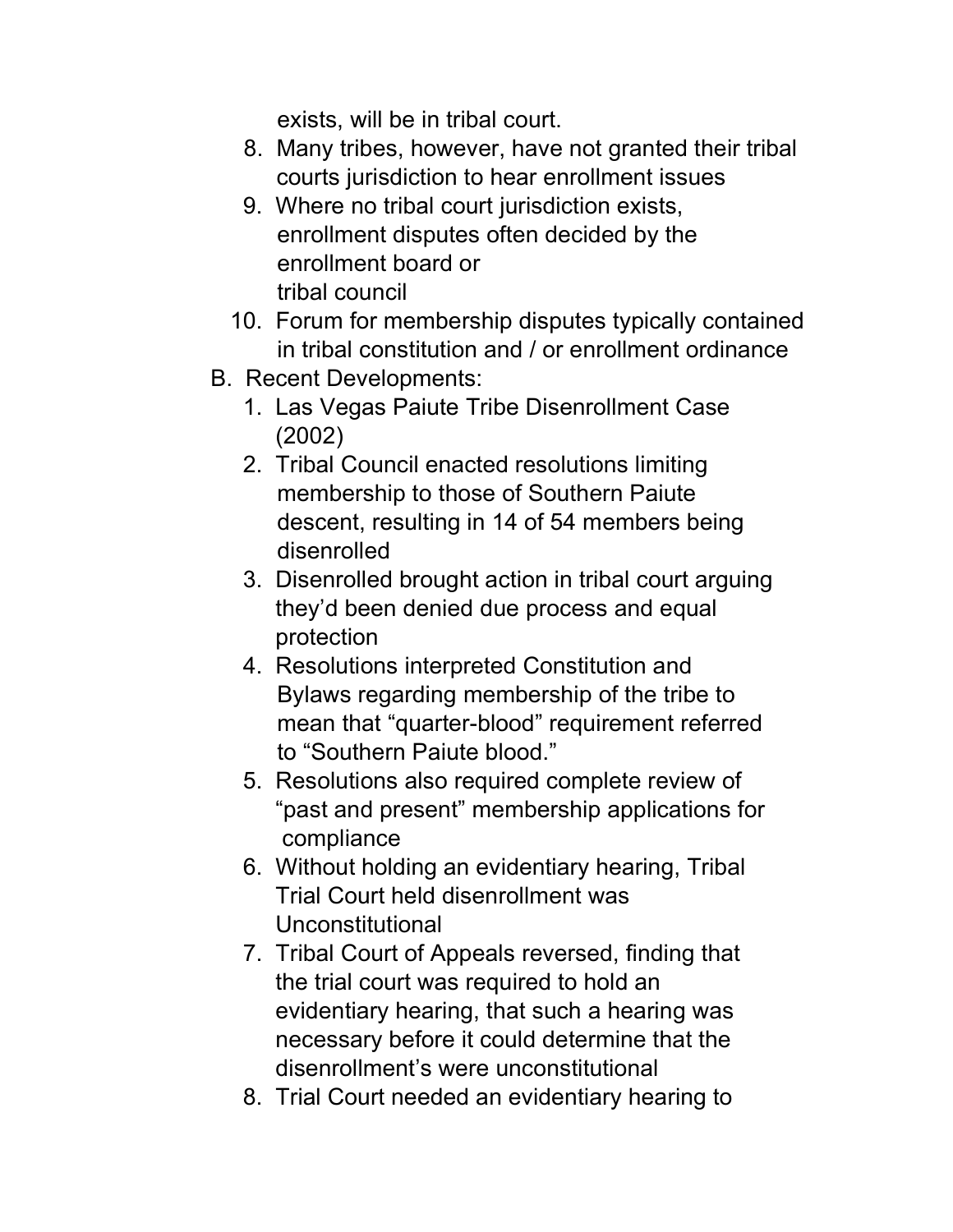conclude that the Tribal Council improperly amended the Constitutional membership requirements

- 9. Evidentiary hearing must be held to determine if original census rolls contained any persons not of Southern Paiute blood
- 10. If rolls do contain such persons, then tribal court is required to find the tribal council resolutions unconstitutional
- 11. If rolls do not contain such persons, than tribal court is required to dismiss petitioners claims
- 12. Dakota Indian membership claims against the Shakopee Mdewakanton, Prairie Island Indian and Lower Sioux Communities Alleges that the Interior Department has not fulfilled its trust responsibility
- 13. Suit filed November 17, 2003 in U.S. Court of Federal Claims in Washington, D.C.
- 14. Enrollment claims appear predicated on deprivation of member benefits, primarily casino profits received in the form of per capita payments
- 15. No indication as to whether U.S. Court of Federal Claims will hear the dispute
- 16. However, if Court follows other federal court decisions it will likely dismiss the action

# XXIII. Tribal Constitutions

- A. Civil Rights
	- 1. Recommended because of the inapplicability of the Bill of Rights in Indian Country / ICRA
	- 2. Options:
		- a. Silence: ICRA still applicable but doesn't inform about civil rights protections
		- b. Incorporate ICRA by reference or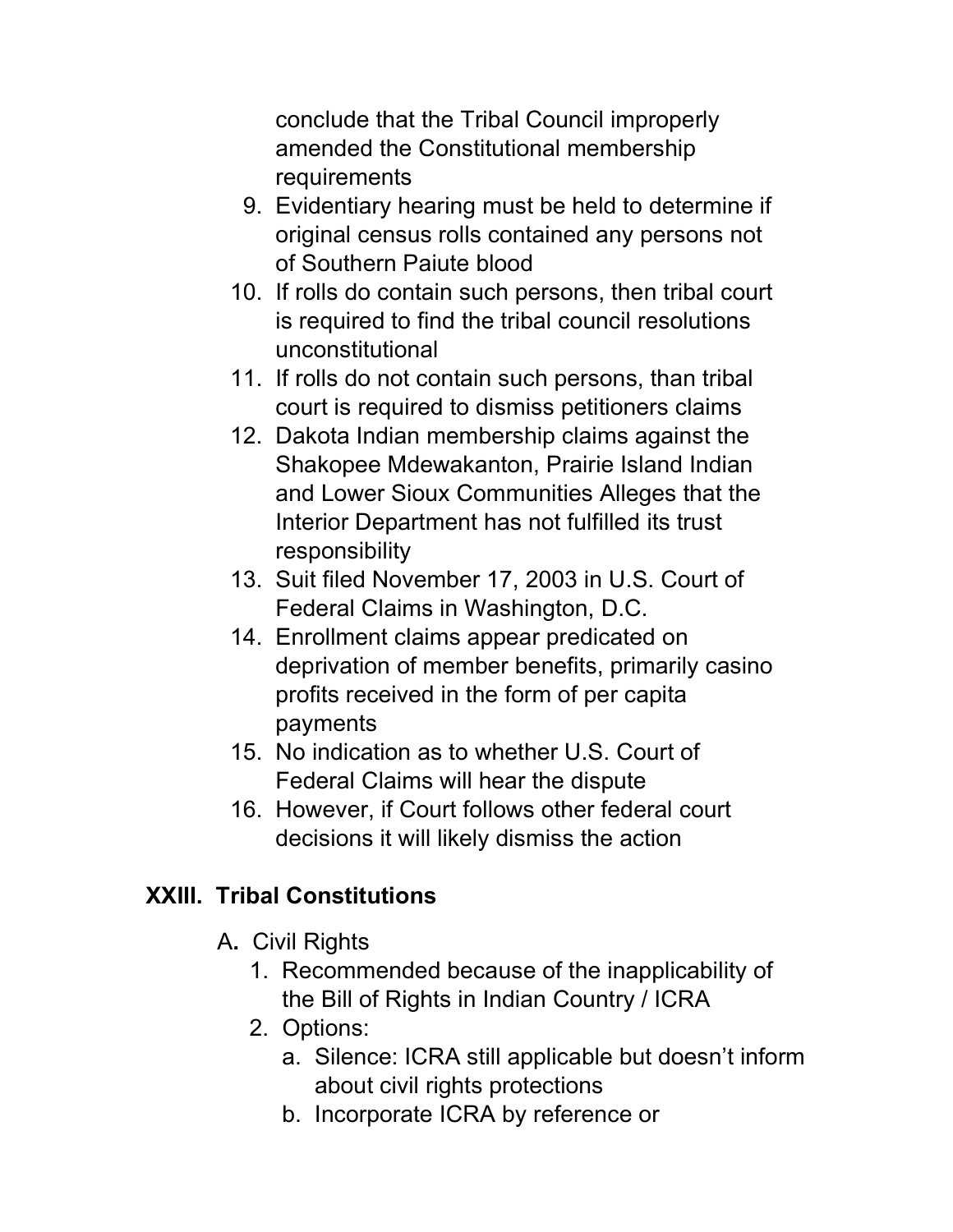- c. Insert full text of ICRA into constitution (Recommended- take more seriously, promotes reference and learning)
- 3. Tribal Property
	- a. Provision on the status and use of tribal property
	- b. Property use, occupancy and rights have been frequent sources of dispute within tribe
	- c. Some tribes have developed special property rights language in their constitution
	- d. Some, just general language for tribe to pass law
	- e. Others, more elaborate property management rights
- 4. Elections and Voting
	- a. Essential governance function that should promote voter participation and protect voter and candidacy rights
	- b. Management of the election process: Option
		- 1. tribal council
		- 2. tribal official (i.e. Tribal administrator) or
		- 3. independent election commission (preferred by BIA)
		- 4. Voting and Control of the Voting Process
			- a. Most tribes permit adult members to vote in tribal elections
			- b. Some tribes impose additional requirements for voting eligibility including: residency, property ownership or allotment and non-violation of selected restrictions such as banishment, criminal conviction or abandonment of citizenship
			- c. Positions to be Elected: Usually tribal chief and council of 3-11 people / others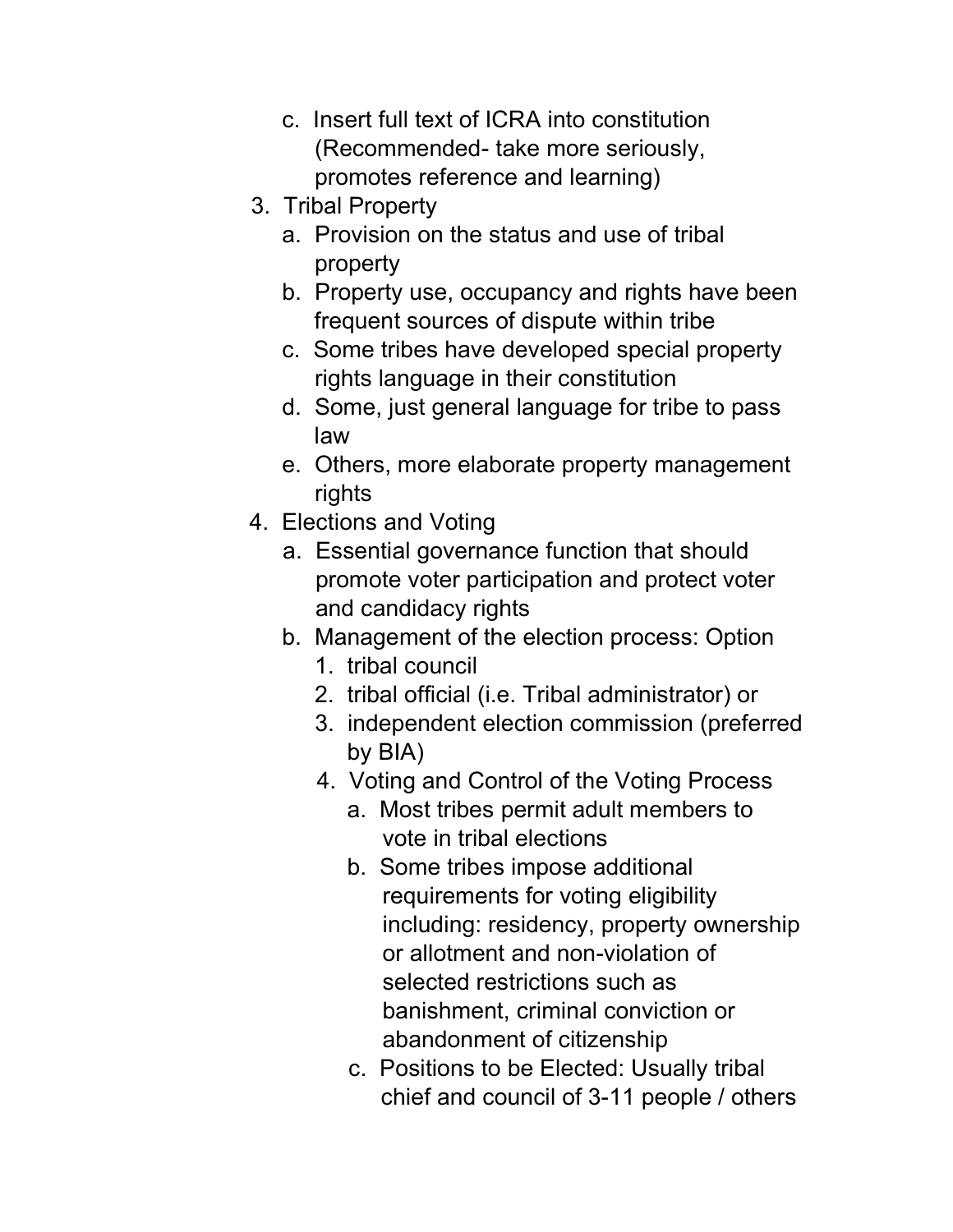may include vice chief, clerk or judges (should distinguish between constitution Officers and statutory officials

- d. Methods of Election: straight or staggered terms ? Run at large or by district? (if district, must watch apportionment to ensure "one-person one-vote principle"
- e. Qualifications for Office: Include: core qualifications to run for office, circumstances to deny candidate-elect form seating and removal from office
- f. Nominations and Elections: Process, election timing, casting of votes and management of election disputes
- g. Other forms of Public Participation: i.e. Referendum, initiative and recall.

## XXIV. Tribal Elections

- A. General Information And Recent Developments
	- 1. Generally
		- a. Right to form a government is the first element of sovereignty (Martinez 1978)
		- b. Includes right to establish qualifications for office, determine how tribal officials are chosen and define their powers
		- c. Tribe can require that candidates for office be enrolled and speak the tribe's language (Shortbull 8th Cir. 1982)
		- d. Tribe can disqualify persons with felony convictions from office or those who have engaged in misconduct during a prior term in office (Means v. Oglala Sioux Tribal Council 1984)
		- e. Tribe has power to determine who may vote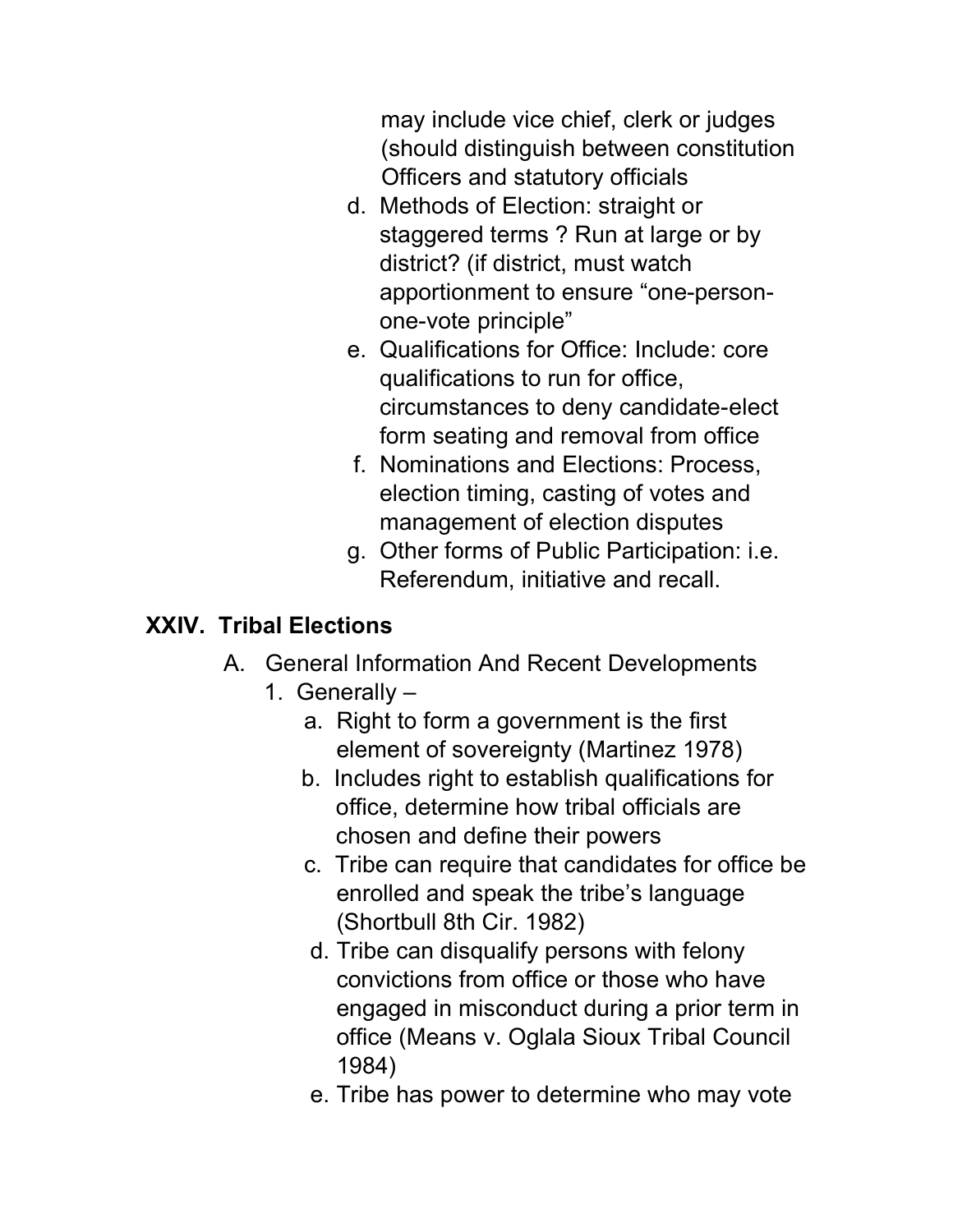in tribal elections. (Wounded Head v. Oglala Sioux Tribal Council 8th Cir. 1975)

- B. Federal Review of Tribal Elections:
	- 1. Generally, tribal elections are not subject to federal review (essential to the right of self government)
	- 2. Only two narrow exceptions:
		- a. Recognition by federal officials of temporary government pending resolution of election dispute by tribe under tribal law
		- b. Amendment of IRA tribe's constitution requires consent of Sec. of Int., but consent required unless adoption would result in violation of federal law
	- 3. Recent Developments:
		- a. Yellow Bird v. Three Affiliated Tribes Tribal Election Board, et al. 29 ILR 6018 (Feb. 2002) [Fort Berthold District Court sustains finding of tribal election board that an election for tribal council position was conducted properly]
		- b. Begay v. Navajo Nation Election Administration, 30 ILR 6035 (April 2003) [Navajo Nation Supreme Court finds that candidate for President of the Nation was denied due process and equal protection of Navajo law because of disparate application of the Navajo Election Code]
	- 4. Revisions, Amendments & Adoption
		- a. Organizing & Staffing for Adoption Success
			- 1. If IRA tribe, must follow BIA process and have constitution approved by the Sec. of Interior
			- 2. Constitution Committee: Ideally, independent, broadly representative of the community and comprised largely of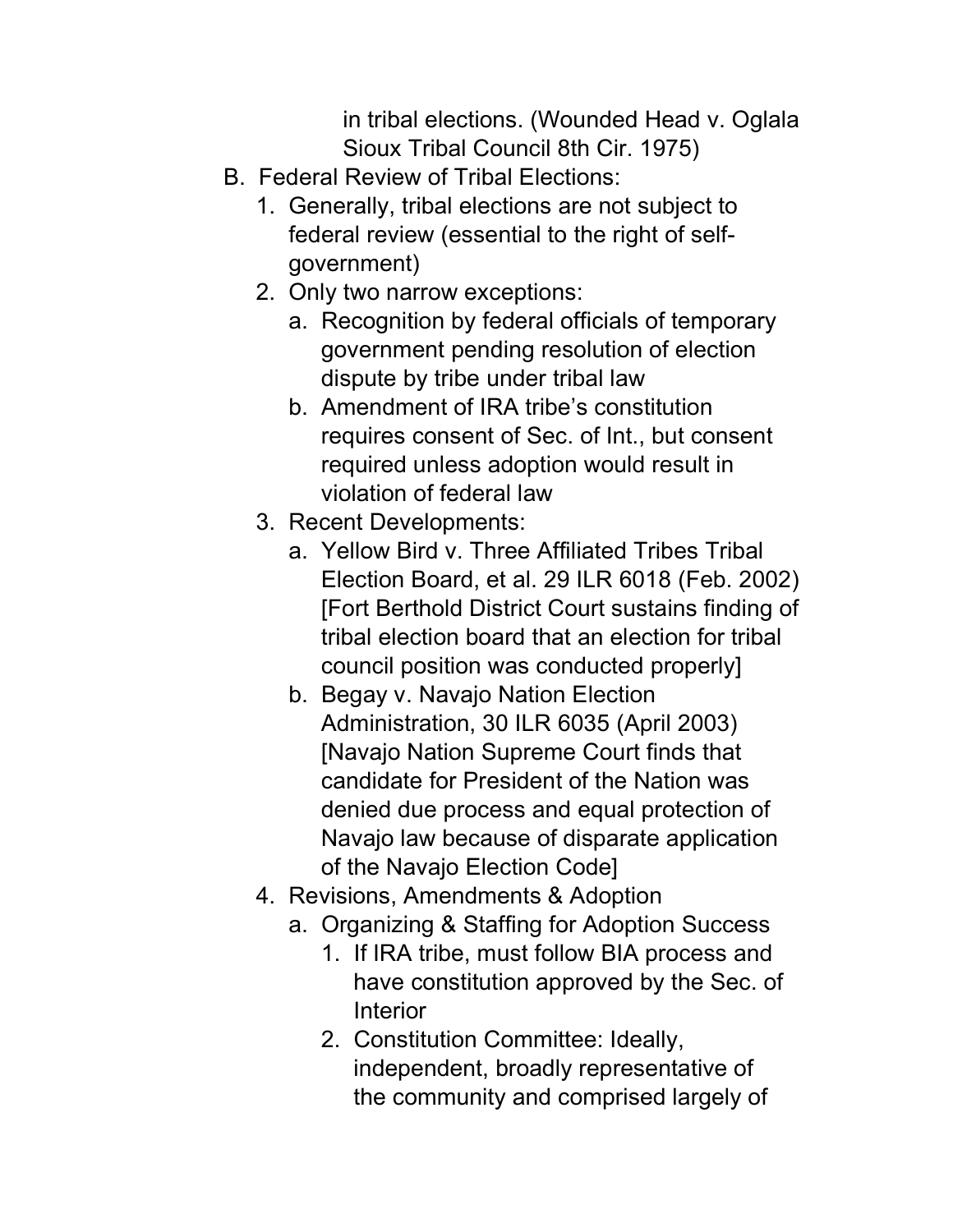tribal citizens

- 3. Outside Experts: legal and survey research, training and delivery
- 4. Analyzing Your Community: Three Important Tools
	- a. Data Collection: Get demographic data of tribe (i.e. socio-economic picture, including education and income statistics)
	- b. Focus Surveys: Composed of small groups of tribal citizens and elected officials who are influential in the tribe / Use to determine satisfaction with tribal governance
	- c. Constitutional Survey: Set of questions posed to a small sample percentage (10%-30%) of total adult population
		- 1. i.e., "Are you satisfied with the present form of government?" / "Would like to directly propose laws for tribal council consideration?"
	- 5. After data collection, focus survey and general survey the constitution committee can determine if there is political support for tribal constitutional change
	- 6. Education and community meetings to inform and involve the people early in the process , as initial drafts are developed, are important
	- 7. Public attention will likely grow after initial draft
	- 8. Draft text should have section by section explanation
	- 9. Potential Barriers to Adoption of a New or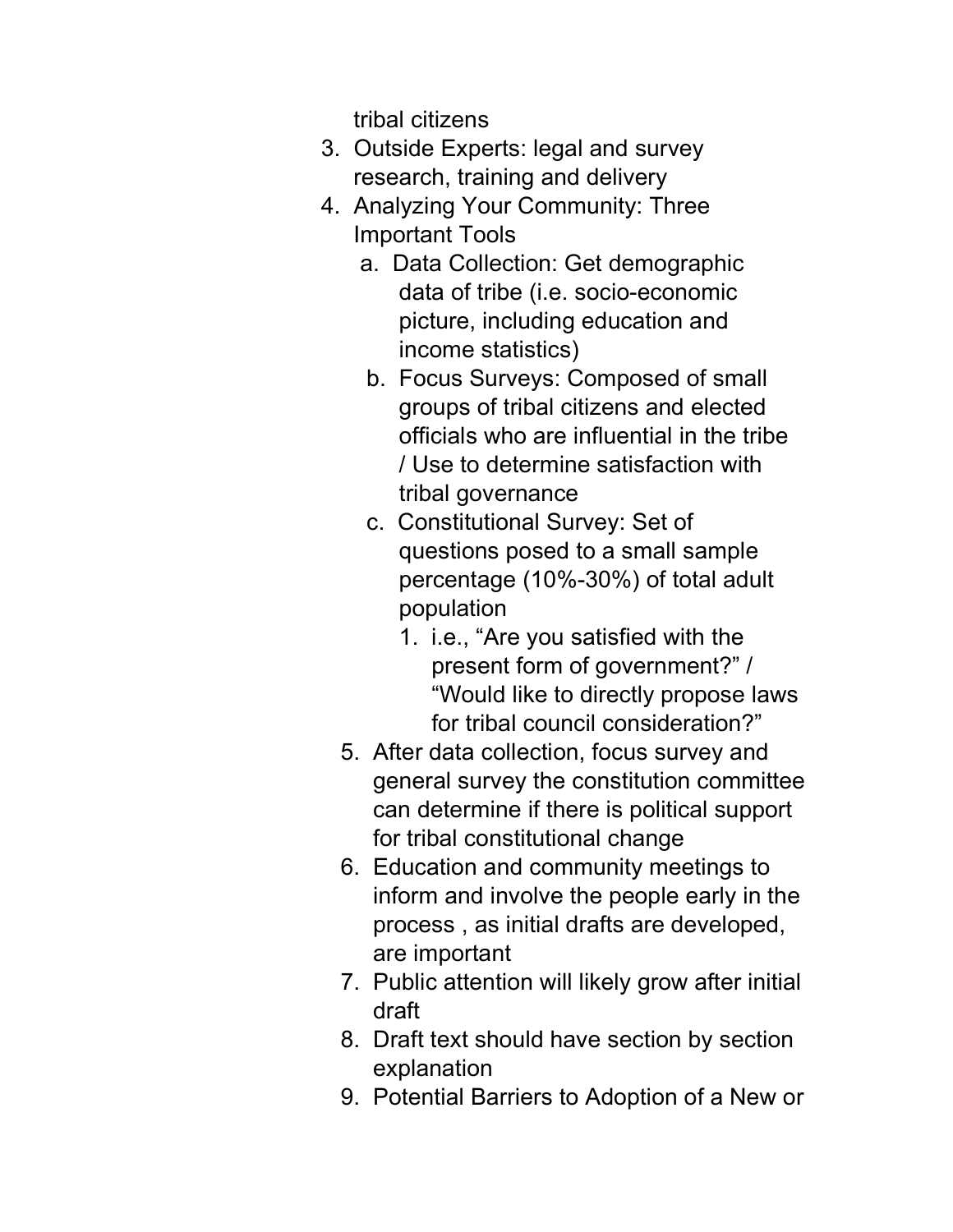Revised Constitution:

- a. Obstruction / delay by incumbent office holders
- b. Climate of change, but no community consensus
- c. Constitution tries to accomplish too much
- d. Failure to inform and educate the community
- e. Constitution document is too difficult to understand
- f. Election changes are unacceptable to the community
- g. Form of government is unacceptable to the community
- 10. Common Problems:
	- a. Borrowed too much from other constitutions / legal systems
	- b. Constitution committee not representative of the community
	- c. Too many non-tribal members involved in shaping constitution

# INTERNATIONAL LAWS

Applicable International laws that should be taken into consideration and inserted into a revised Constitutions or new Governing Documents. These laws have provided strong precedent for many countries.

### 1. The United Nations Declaration on The Rights of Indigenous People

 a. In March of 2022 the United States announced it's support of this Declaration.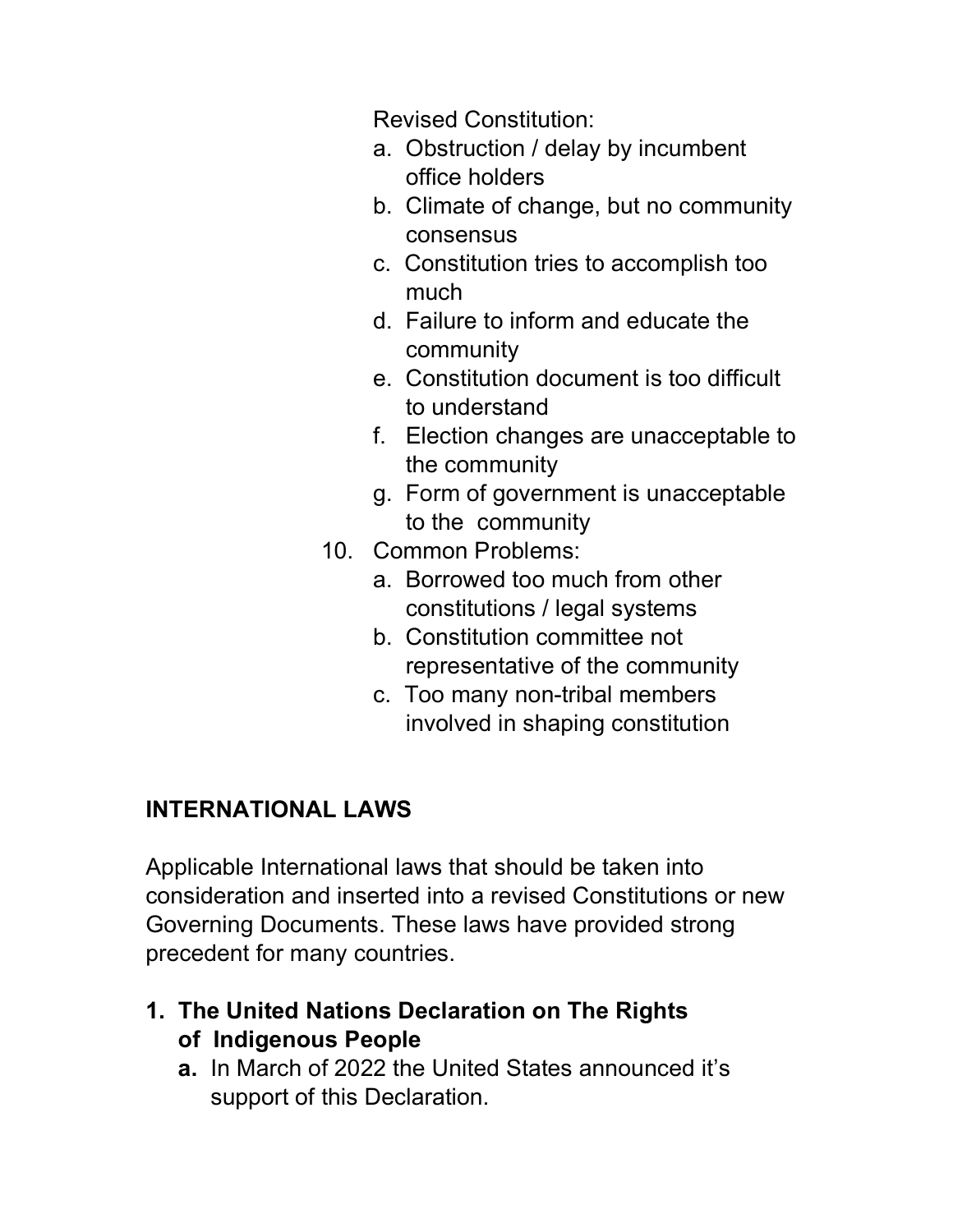https://www.achp.gov/united-nations-declaration.

#### 2. American Declaration of the Rights and Duties of Man,

 O.A.S. Res. XXX, adopted by the Ninth International Conference of American States (1948), reprinted in Basic Documents Pertaining to Human Rights in the InterAmerican System, OEA/Ser.L.V/II.82 doc.6 rev.1 at 17 (1992).

a. This a declaration is not a legally binding treaty, the jurisprudence of both the Inter-American Court of Human Rights and the Inter-American Commission on Human Rights holds it to be a source of binding international obligations for the Organization of American States (OAS) member states.

b. The terms of the Declaration are still enforced with respect to those states that have not ratified the Convention, such as the United States, and Canada.

https://www.oas.org/juridico/english/ga-res98/eres1591.htm

### 3. The Committee for Elimination of Racial Discrimination (CERD)

https://en.unesco.org/indigenous-peoples/undrip

### 4. International Labor Organization Convention 169

a. The Indigenous and Tribal Peoples Convention, 1989 is an International Labour Organization Convention, also known as ILO Convention 169, or C169. It is the major binding international convention concerning indigenous peoples and tribal peoples.

b. The United States has not ratified this. The rational for the decrease in signatories can be partially attributed to Convention 169's inclusion of Indigenous peoples' right to